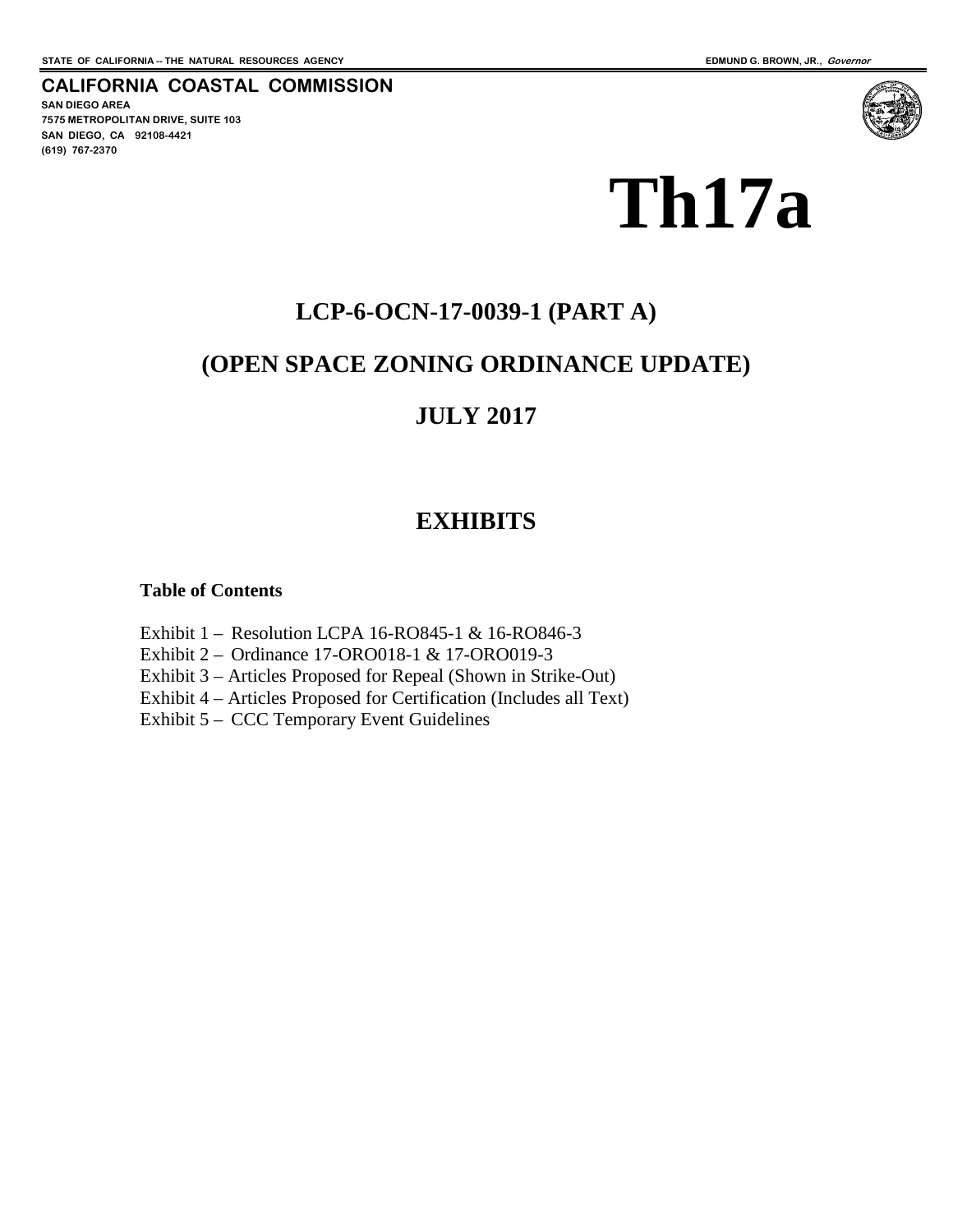## RESOLUTION NO. 16-R0845-1 & 16-R0846-3

MAY 04 2017

**CALIFORNIA** 

RESOLUTION OF THE CITY COUNCIL AND COMMUNITY DEVELOPMENT COMMISSION OF THE CITY OF OCEANSIDE AMENDING  $\operatorname{THE}$ LOCAL COASTAL PROGRAM ΒV REPEALING ARTICLES 14.4, 35 AND 36 OF THE 1986 ZONING ORDINANCE **AMENDING** ÁRTICLES 15. 16 AND ADDING ARTICLE 20 1992 TO THE ZONING ORDINANCE ND ESTABLISHING THE AMENDED TEXT AND MUNICIPAL CODE CHAPTER 30A AS PART OF THE IMPLEMENTATION PLAN OF THE COASTAL PROGRAM AND REQUESTING CALIFORNIA COASTAL COMMISSION CERTIFICATION OF AMENDMENT CEIV

## (City of Oceanside -Applicant)

#### $(LOPA16-00003)$

WHEREAS, the California Coastal Act (Public Resources Code §3000 COASTALCOMMISSION "Coastal Act") requires that the City adopt a Local Coastal Program (LCP) which meets the requirements of the Coastal Act at the local level and implements its provisions and policies;

WHEREAS, on January 25, 1985, the California Coastal Commission ("Commission") approved with suggested modifications, the City's Land Use Plan ("LUP") and, pursuant to Public Resources Code §30512.2, found the City's LUP to be consistent with the policies and requirements of Chapter 3 of the Coastal Act and to meet the basic stated goals specified in Public Resources Code §30001.5:

WHEREAS, on December 8, 2008, the California Coastal Commission (CCC) established with the City of Oceanside that development proposals in those portions of the Coastal Zone located outside of the Downtown Redevelopment Area would be reviewed for consistency under the standards of the City's 1986 Zoning Ordinance, in light of the fact that the previously applicable 1992 Zoning Ordinance had never received CCC certification; and

WHEREAS, on May 11, 2009, the City acknowledged in correspondence to the CCC an obligation to use the 1986 Zoning Ordinance as the standard for review of development proposals within those portions of the Coastal Zone located outside of the Downtown Redevelopment Area; and

WHEREAS, it is the desire of the City Council to establish a common framework of zoning regulations for coastal and inland areas. inclusive of the dower reds and the and



 $\mathbf{1}$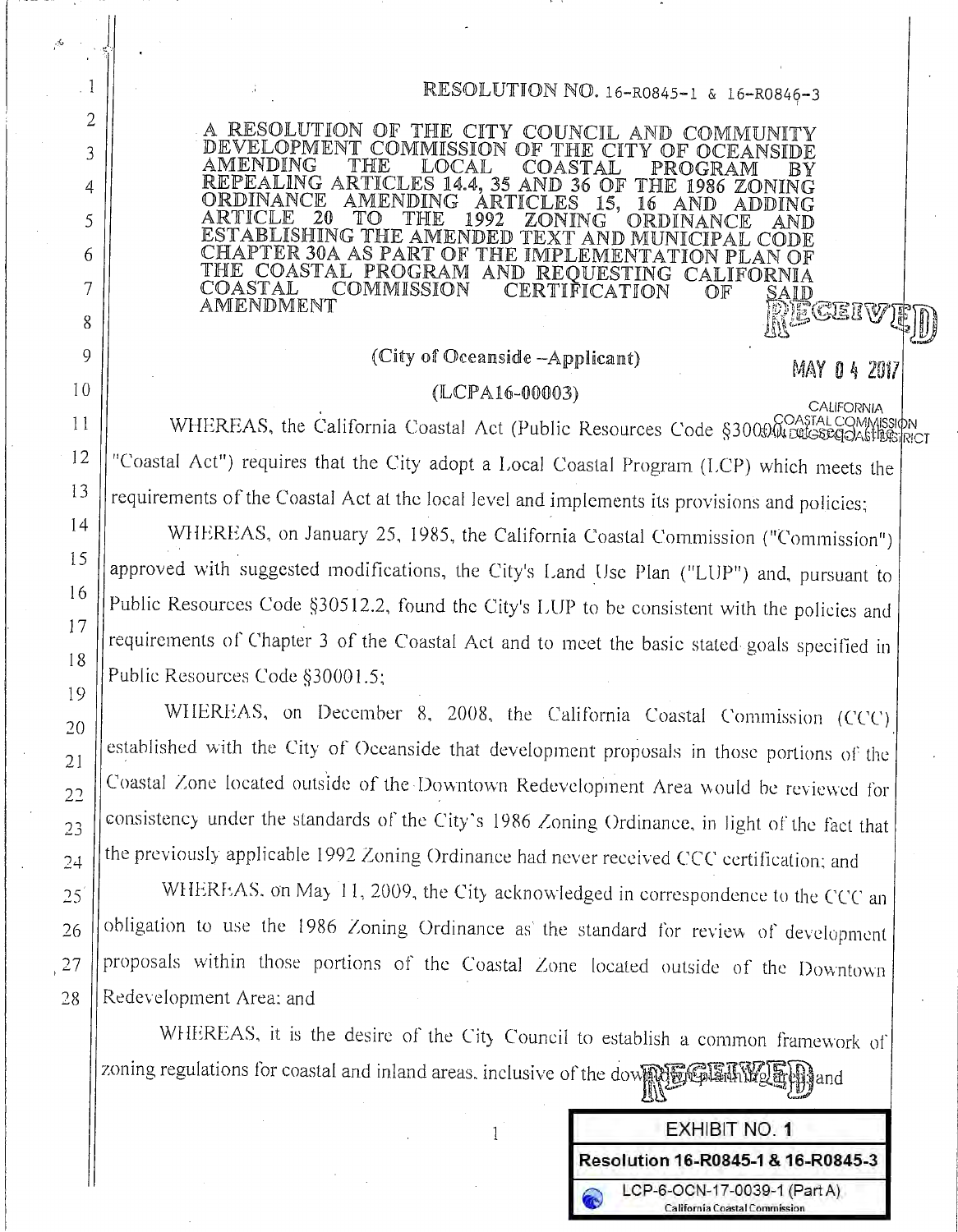WHEREAS, the Planning Division has prepared recommendations for text amendments in order to consolidate the 1986 Zoning Ordinance provisions for Open Space, Public Utility and Transportation Zone and Harbor Zone within the City's updated Zoning Ordinance; certify the amended Zoning Ordinance Articles 15, 16C and 20 - and the Municipal Code Chapter 30A as part of the Implementation Plan of the LCP; and update references to decision-making bodies, City departments and management staff titles to reflect the City's current organization (ZA16-00006, LCPA16-00003); and

WHEREAS, on November 21, 2016, the Planning Commission conducted a duly-noticed public hearing as prescribed by law and recommended City Council approval of said zoning ordinance text amendment and Local Coastal Program amendment by unanimous vote; and

WHEREAS, a Notice of Exemption was prepared by the Resource Officer of the City of Oceanside for this project pursuant to the California Environmental Quality Act of 1970 and the State Guidelines thereto amended to date and hereby approved by the City Council in conjunction with its recommendations on the application; and

WHEREAS, the City Council and Community Development Commission conducted a joint duly-noticed public hearing on December 21, 2016, to consider Zone Amendment (ZA16-00006) and Local Coastal Program Amendment (LCPA16-00003), and the recommendation of the Planning Commission thereon, and heard and considered written and oral testimony regarding the proposed amendments; and

WHEREAS, based upon such evidence, testimony and staff reports, this Council finds that the Local Coastal Program Amendment (LCPA16-00003) conforms with and is adequate to carry out the land use plan of the Local Coastal Program.

NOW, THEREFORE, the City Council of the City of Oceanside DOES RESOLVE as follows:

- Pursuant to Public Resources Code §30510(a), the Oceanside City Council hereby 1. certifies that the Local Coastal Program Amendment (LCPA16-00003 is intended to be carried out in a manner fully in conformity with the Coastal Act, and is hereby adopted.
- Pursuant to the California Environmental Quality Act of 1970, and the State Guidelines 2.

 $\mathbf{1}$ 

 $\boldsymbol{2}$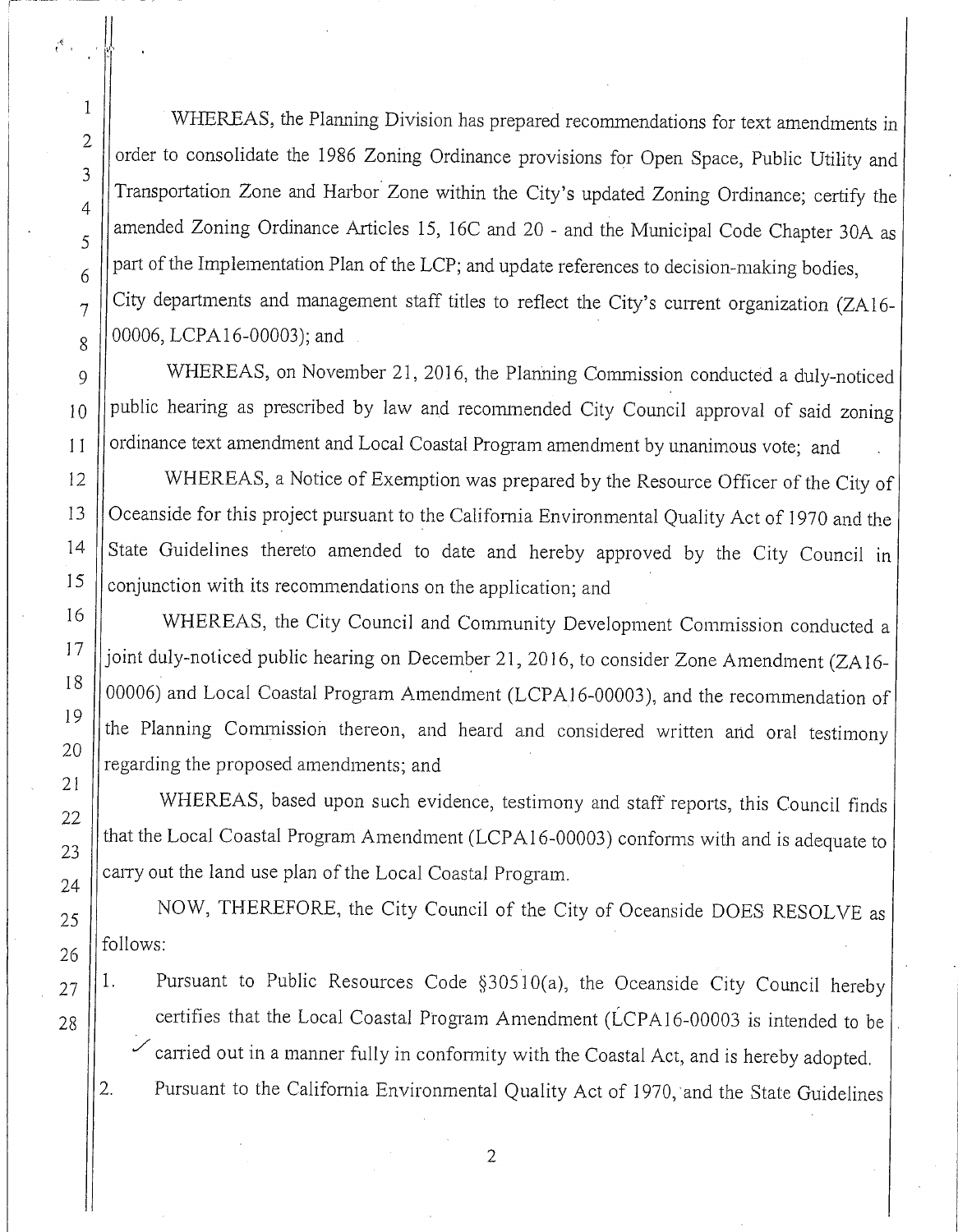1 thereto amended to date, a Notice of Exemption has been issued for the project by the  $\overline{2}$ Resource Officer for the City of Oceanside.  $\overline{3}$ Pursuant to Coastal Commission Local Coastal Program Regulations §13551(b), this 3.  $\overline{4}$  $\nu$ Local Coastal Plan Amendment shall take effect upon Coastal Commission approval. 5 Notice is hereby given that the time within which judicial review must be sought on the 4. 6 decision is governed by Public Resources Code §30801.  $\overline{7}$ PASSED AND ADOPTED by the Oceanside City Council/Community Development 8 Commission this  $_{21st}$  day of  $_{December}$ , 2016, by the following vote:  $\overline{Q}$ AYES: WOOD, FELLER, KERN, LOWERY, SANCHEZ  $10$ NAYS: **NONE**  $11$ **ABSENT:** NONE 12 ABSTAIN: **NONE** 13 14 Mayor/CDC Chair of the City of Oceanside 15 ATTEST: APPROVED AS TO FORM: 16 17 City Clerk/ CDC Secretary City Attorney/ CDC General Counsel~ 18 19 20  $21$ 22 23 24 25 26 27 28

 $\mathfrak{Z}$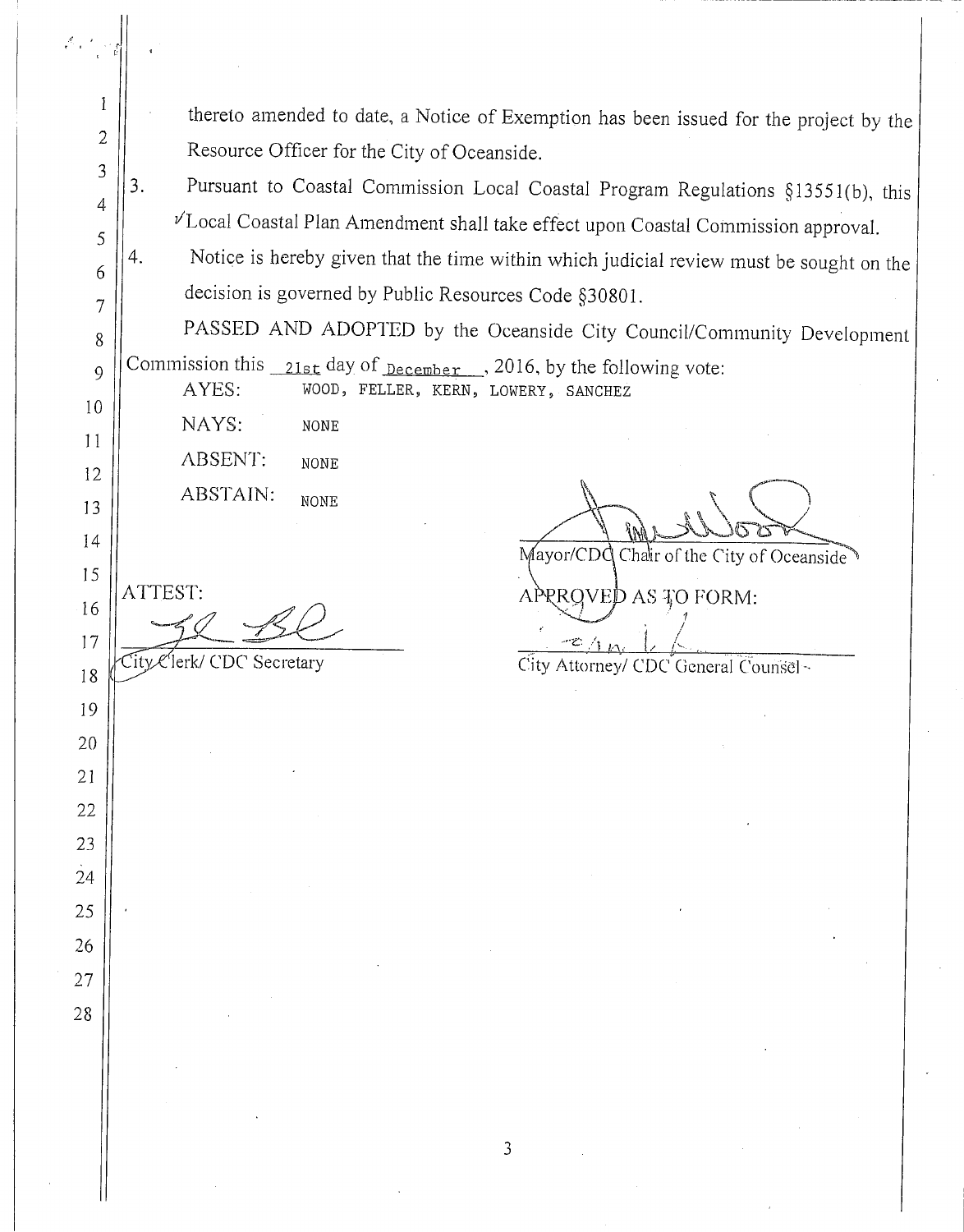ORDINANCE NO. 17-080018-1 & 17-080019-3 AN ORDINANCE OF THE CITY COUNCIL OF THE C SIDE REPEALING ARTICLES 14.4, 35 AND 36 THE 1986 ZONING ORDINANCE MENDING MAY 04 ZUI RTICLES 15 16 AND ADDING ARTICLE 20 TO THE 1992 ZONING ORDINANCE AND ESTABLISHING THE **CALIFORNIA** MENDED TEXT AND MUNICIPAL CODE CHAPTER 30ACOASIALCOMMISSION<br>IS PART OF THE IMPLEMENTATION PLAN OF THE<sup>N DIEGO COASI L</sup>ISTRICT LOCAL COASTAL PROGRAM

WHEREAS, it is the desire of the City Council to establish a common framework of zoning regulations for coastal and inland areas, inclusive of the downtown planning area; and WHEREAS, the Planning Division has prepared recommendations for text amendments to the 1992 Oceanside Zoning Ordinance (ZA16-00006) to consolidate the 1986 Zoning Ordinance provisions for Open Space, Public Utility and Transportation Zone and Harbor Zone within the City's updated Zoning Ordinance; and update references to decision-making bodies, City departments and management staff titles to reflect the City's current organization; and

WHEREAS, on November 21, 2016, the Planning Commission conducted a dulynoticed public hearing as prescribed by law and recommended City Council approval of said zoning ordinance text amendments by unanimous vote; and

WHEREAS, the City Council conducted a duly-noticed public hearing on December 21, 2016, to consider Zone Amendment ZA16-00006, and the recommendation of the Planning Commission thereon, and heard and considered written and oral testimony regarding the proposed Zone Amendment; and

WHEREAS, based upon such evidence, testimony and staff reports, this Council finds that Zone Amendment ZA16-00006 conforms to the General Plan and Local Coastal Program of the City of Oceanside; and

WHEREAS, a Notice of Exemption was prepared by the Resource Officer of the City of Oceanside for this project pursuant to the California Environmental Quality Act of the 1970 and State Guidelines:

NOW,<sup>\*</sup>THEREFORE, the City Council of the City of Oceanside does ordain as follows: Zone Amendment (ZA16-00006), repealing Articles 14.4, 35 and 36 of **SECTION 1.** the 1986 Zoning Ordinance, amending Articles 15, 16 and adding Article 20 to the 1992

| <b>EXHIBIT NO. 2</b>                                          |
|---------------------------------------------------------------|
| Ordinance 17-OR0018-1 & 17-OR0019-3                           |
| LCP-6-OCN-17-0039-1 (Part A)<br>California Coastal Commission |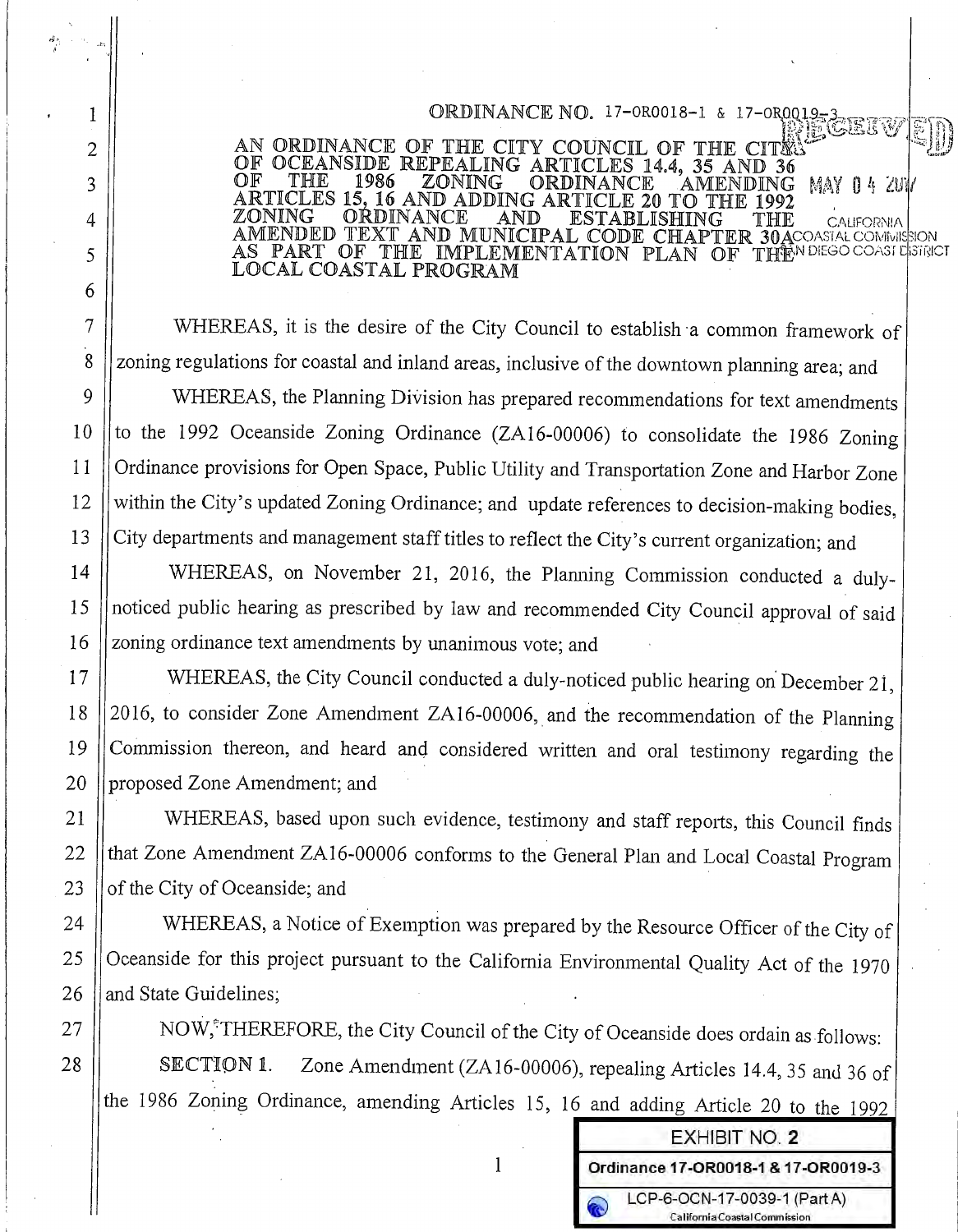Zoning Ordinance and establishing the amended text of Articles 15, 16C, 20 and Municipal Code Chapter 30A as part of the Implementation Plan of the City's Local Coastal Program, as specified in Exhibit A, is hereby adopted.

The City Clerk of the City of Oceanside is hereby directed to publish SECTION 2. this Ordinance, or the title hereof as a summary, pursuant to state statute, once within fifteen (15) days after its passage in a newspaper of general circulation published in the City of Oceanside.

SECTION 3. Severability.

If any section, sentence, clause or phrase of this Ordinance is for any reason held to be invalid or unconstitutional by a decision of any court of competent jurisdiction, such decision shall not affect the validity of the remaining portions of this Ordinance. The City Council hereby declares that it would have passed this Ordinance and adopted this Ordinance and each section, sentence, clause or phrase thereof, irrespective of the fact that any one or more sections, subsections, sentences, clauses or phrases be declared invalid or unconstitutional.

Notice is hereby given that the time within which judicial review must SECTION 4. be sought on this decision is governed by Government Code Section 65009(c).

For properties within the Coastal Zone, this ordinance shall be effective 17 SECTION 5. upon certification of Local Coastal Plan Amendment (LCPA16-00003) by the California 18 Coastal Commission. For properties outside of the Coastal Zone, this ordinance shall be 19 effective 30 days after its adoption. 20

INTRODUCED at a regular meeting of the City Council of the City of Oceanside, California, held on the  $^{21st}$  day of <sup>December</sup>, 2016, and, thereafter,

 $\mathbf{1}$ 

 $\overline{2}$ 

3

 $\overline{4}$ 

5

6

 $\overline{7}$ 

8

9

10

 $11$ 

12

13

14

15

16

21

22

27  $III$ 28  $^{\prime\prime\prime}$ 

 $^{\prime\prime\prime}$ 

 $\mathbf{2}$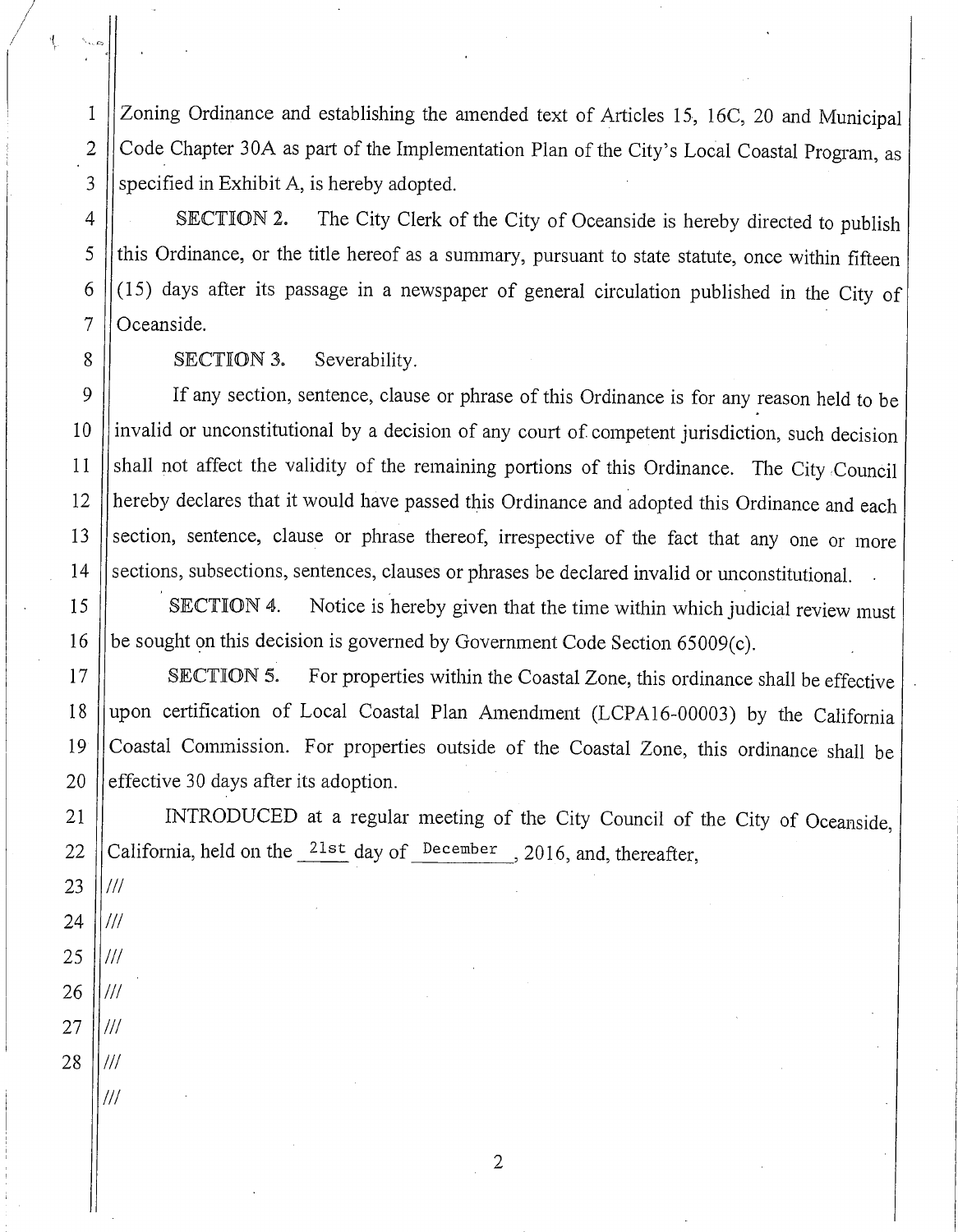PASSED AND ADOPTED at a regular meeting of the City Council of the City of  $\mathbf{1}$ Oceanside, California, held on the  $\frac{4\text{th}}{2}$  day of January 201 % by the following vote:  $\overline{2}$ AYES:  $\overline{3}$ FELLER, KERN, LOWERY, SANCHEZ NAYS:  $\overline{4}$ **NONE** 5 ABSENT: **WOOD ABSTAIN: NONE** 6  $\overline{7}$ MA THE 8 9 ATTEST: APPROVED AS TO FORM: 10  $11$ LERK  $AT$ TORNEY 12 13 14 15 16 17 18 19 20 21 22 23 24 25 26 27 28 CITY OF CITY ÖRDINANCE ÄMENDING ÄR<br>DINANCE AND ESTABLISHII<br>PART OF THE IMPLEMENTA ODE CHẤP 3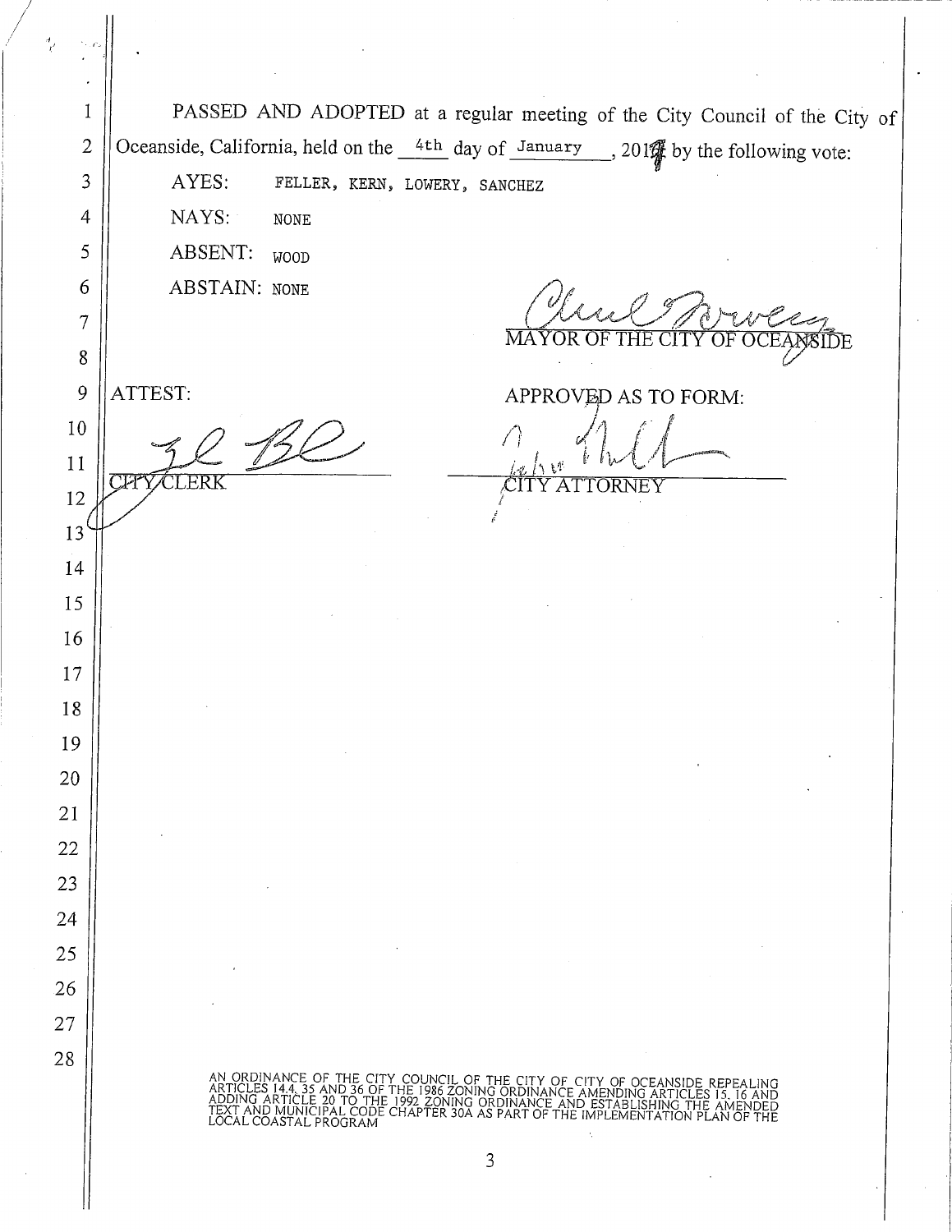#### ARTICLE-14.4

#### "0" OPEN SPACE 30NE

Section 1401.40: INTENT OF "0" ZONE. The City Council of the City of Oceanside recognizes that those areas which possess natural and/or aesthetic attributes of open space and have the amenity of openness as part of their site character  $shall be zoned  $O -$  Open Space Zone.$ 

Section 1401.41: - PERMITTED USES. The uses permitted in the 0 Zone shall consist of:

(1) Parks, pubic and private.

- (2) Playqrounds or playinq fields, public and private.
- (3) Schools with playgrounds and playing fields.
- (4} Golf courses, public and private.
- (5) Reservoirs.
- (6) Cemeteries.
- (7) Missions, Monasteries or religious retreats with a minimum of one acre landscapinq, encludinq parking areas.
- (8) Those areas of natural or open condition which are deemed desirable and necessary to be preserved in that condition in the interests of public health, safety, or welfare.

Section 1401.42: - BUILDINGS. Areas within the 0 Zone are to be protected from extensive buildinq encroachment. Necessary amenities or appurtenant structures, i.e., picnic shelters, mausoleums, club houses may be allowed in those areas where such facilities are warranted or necessary providing approval is granted under appropriate provisions of the 3oning Ordinance.

|            | <b>EXHIBIT NO. 3</b>                                         |
|------------|--------------------------------------------------------------|
|            | <b>Articles Proposed for Repeal</b>                          |
| $\epsilon$ | LCP-6-OCN-17-039-1 (Part A)<br>California Coastal Commission |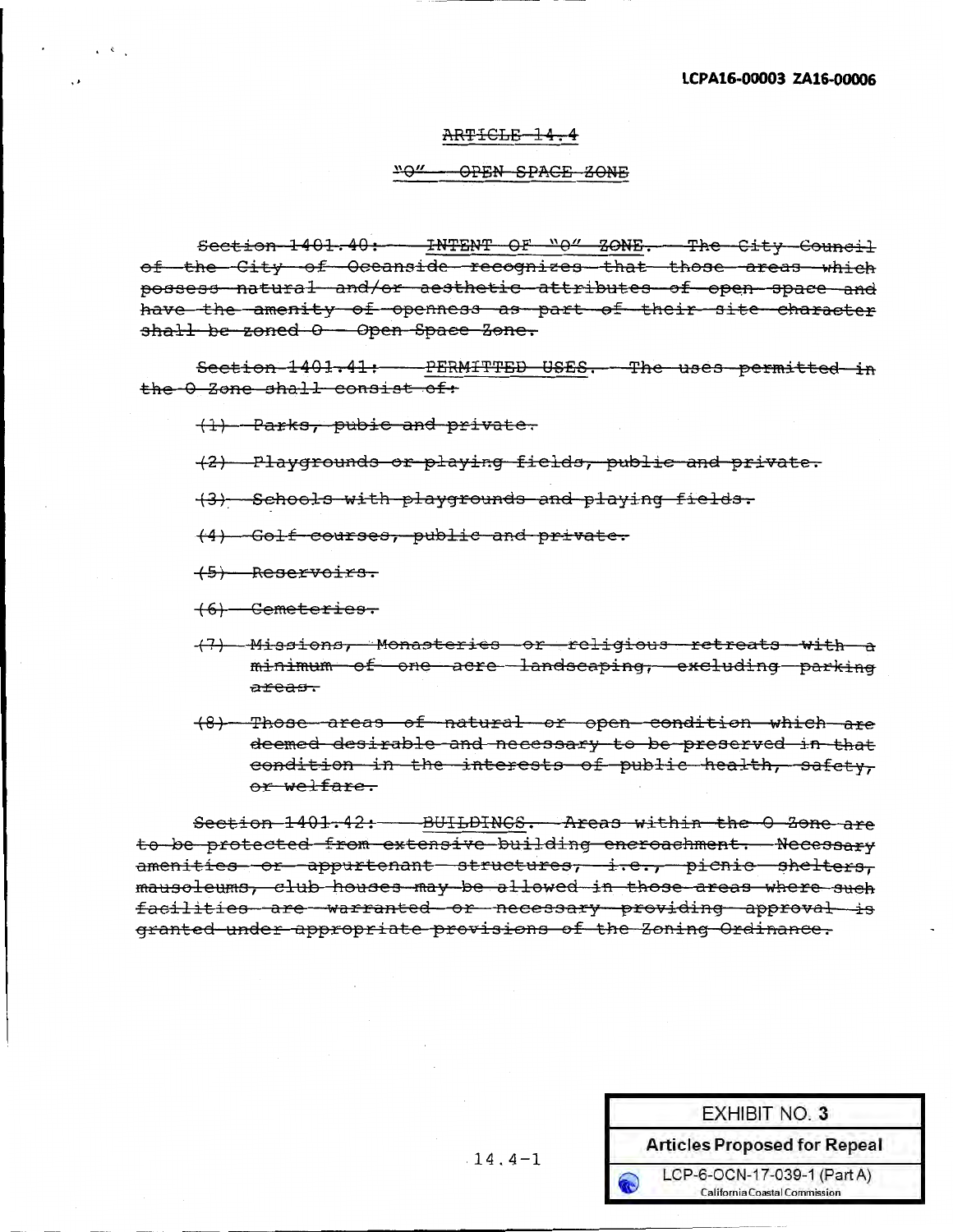#### **LCPA16-00003 ZA16-Q0006** ''

 $\mathcal{L}(\mathbf{r})$ 

#### ARTICLE 35

#### PUT ZONE

#### (Public Utility and Transportation Zone)

Section 3500: PURPOSE AND INTENT. The Pubic Utility Transportation Zone is intended to be applied to those lands in which major transportation corridors or public utility facilities are existing or proposed. Past practices of applying traditional zoning classifications to these parcels have not shown the true use of any given parcel. Secondary uses that are compatible to the primary uses and uses abutting properties in a PUT Zone will permit the full utilization of land that may otherwise be non productive.

Section 3501: PRIMARY USES. The following primary uses are allowed in this zone:

( 1) Utility stations and substations (in mwess of 5, 000 square feet).

(2) Sewage plants.

(3) Water reservoirs and filtration plants.

 $(4)$  Bus storage.

(5) Haintenance yards for public agencies.

(6) Railroad Tracks and accessory uses.

(7) Transit stations and yards.

(8) Public parking lots.

(9) Alternative energy facilities.

(10) Public recycling centers.

(11) Passive park facilities.

Section 3502: SECONDARY USES. Property within a PUT Zone may be utilized by a multiple of uses. The nature of such secondary uses shall be such that the secondary use will be compatible to the primary use and the uses on abutting property. Examples of secondary uses would include residential structures built along or above the existing railroad tracks, commercial development along or above the railroad tracks when adjacent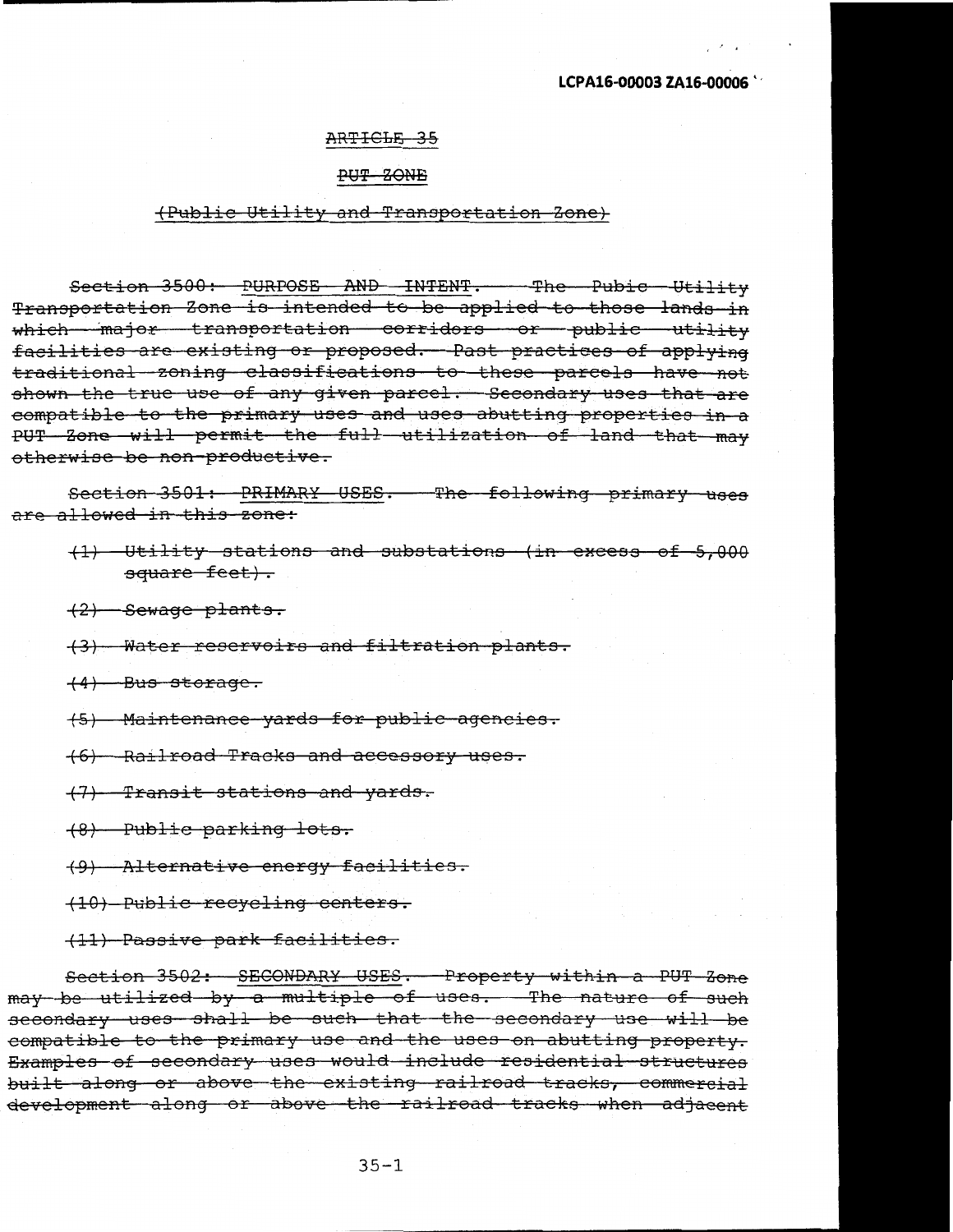development is also commercial, and other type uses that could co exist with primary uses.

Section 3503: GENERAL PLAN CONSISTENCY. A PUT Zone may be applied to any land use classification as contained in the Land Use Element of the General Plan provided that after public hearings the legislative body can make the finding that the proposed use would not be detrimental to other properties and uses in the area. Secondary uses not under control or ownership of a public agency or a public utility company must be consistent with the underlying General Plan Land Use Designation.

Section 3504: APPLICATION PROCEDURE. Before any new use can be established *in* any PUT Zone a Conditional Usc Permit shall be filed. The Planning Commission shall conduct a public hearing in accordance with the provisions of Article 21 of the zoning Ordinance. The Planning Commission shall make a recommendation to the legislative body in which the project is located. The legislative body shall conduct at least one public hearing before a final decision on the project is made.

Section 3505: DEVELOPMENT STANDARDS. Due to the unique character of the types of uses that would be permitted in a PUT zone it is not practical to establish fined development standards. Through the Conditional Use Permit process each project will be evaluated to ascertain proper setbacks, landscaping, screening, parking and architectural treatment as the use relates to surrounding properties and uses.

 $35 - 2$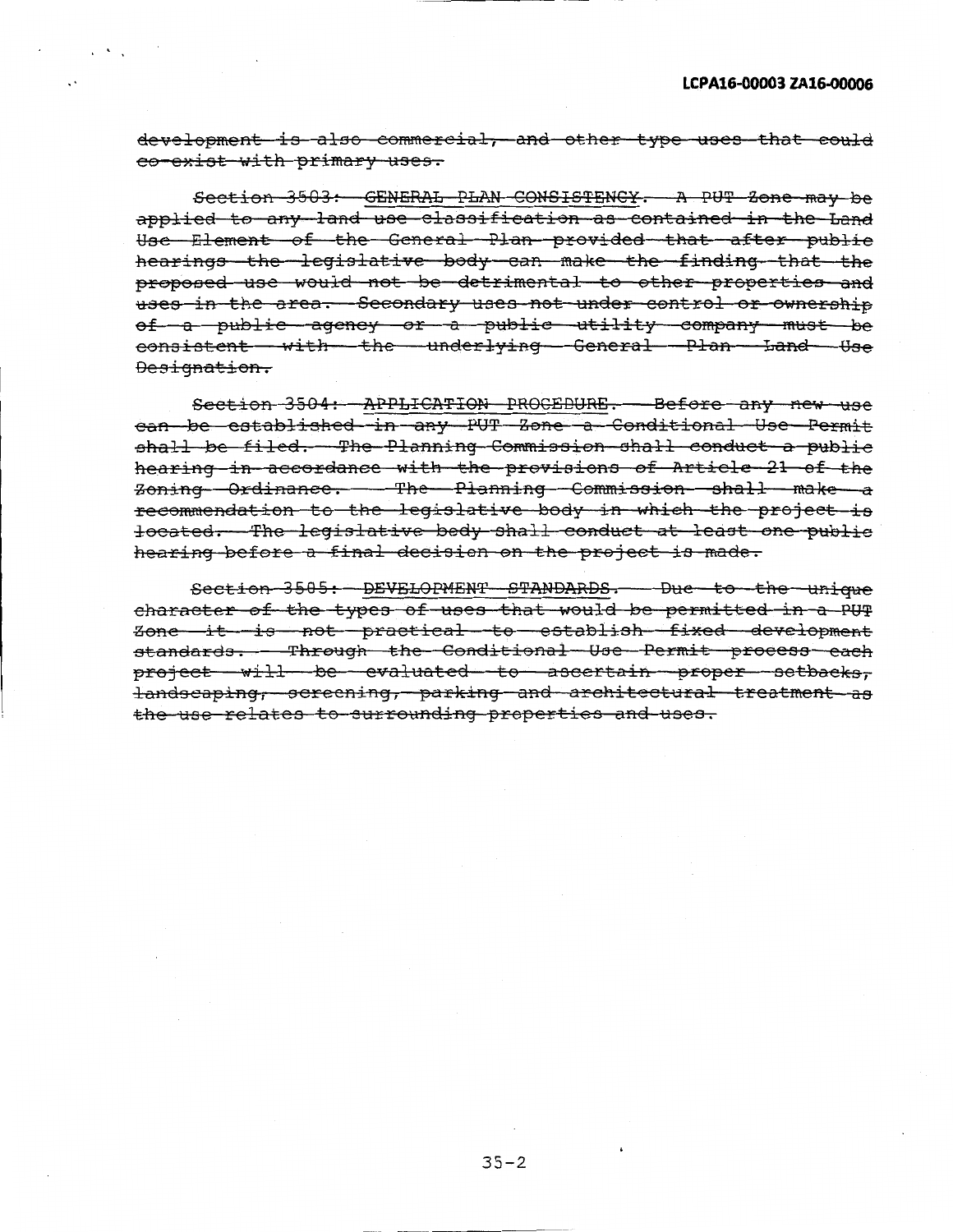#### ARTICLE 36

#### $HARBOR$   $ZONE$   $(H - ZONE)$

Section 3600: PURPOSE AND INTENT. The Harbor Zone classification is a multi-use zone for those land and water areas mmed and governed by the Oceanside Small Craft Harbor District.

Section 3601: ALLOWABLE USES. The following uses are allowed within the Harbor:

Primary Uses

(1) Boat slips, docks, moorings, launching ramps, hoists, dry storage and appurtenant facilities.

(2) Coffiffiercial fishing and sportfishing operations.

(3) Boat sales, rentals, and repairs.

(4) Boating related supplies and equipment sales.

(5) Diving, fishing, surfing and related water sports facilities, sales, and services.

- (6) Harbor Administration and Coast Guard Office and patrol facilities.
- (7) Public recreation and open space.

(8) Other related harbor and water dependent uses.

Secondary Uses:

- (1) Restaurants full service with full alcohol and live entertainment and fast food restaurants.
- (2) Gift specialty retail shops.
- (3) Delicatessens and convenience markets.
- ( 4) Hotel, motel, visitor oriented residential uses, and accessory uses.
- (5) Commercial recreation sales and services.
- ( 6) Other Coastal related uses subject to the issuance of a Conditional Use Permit.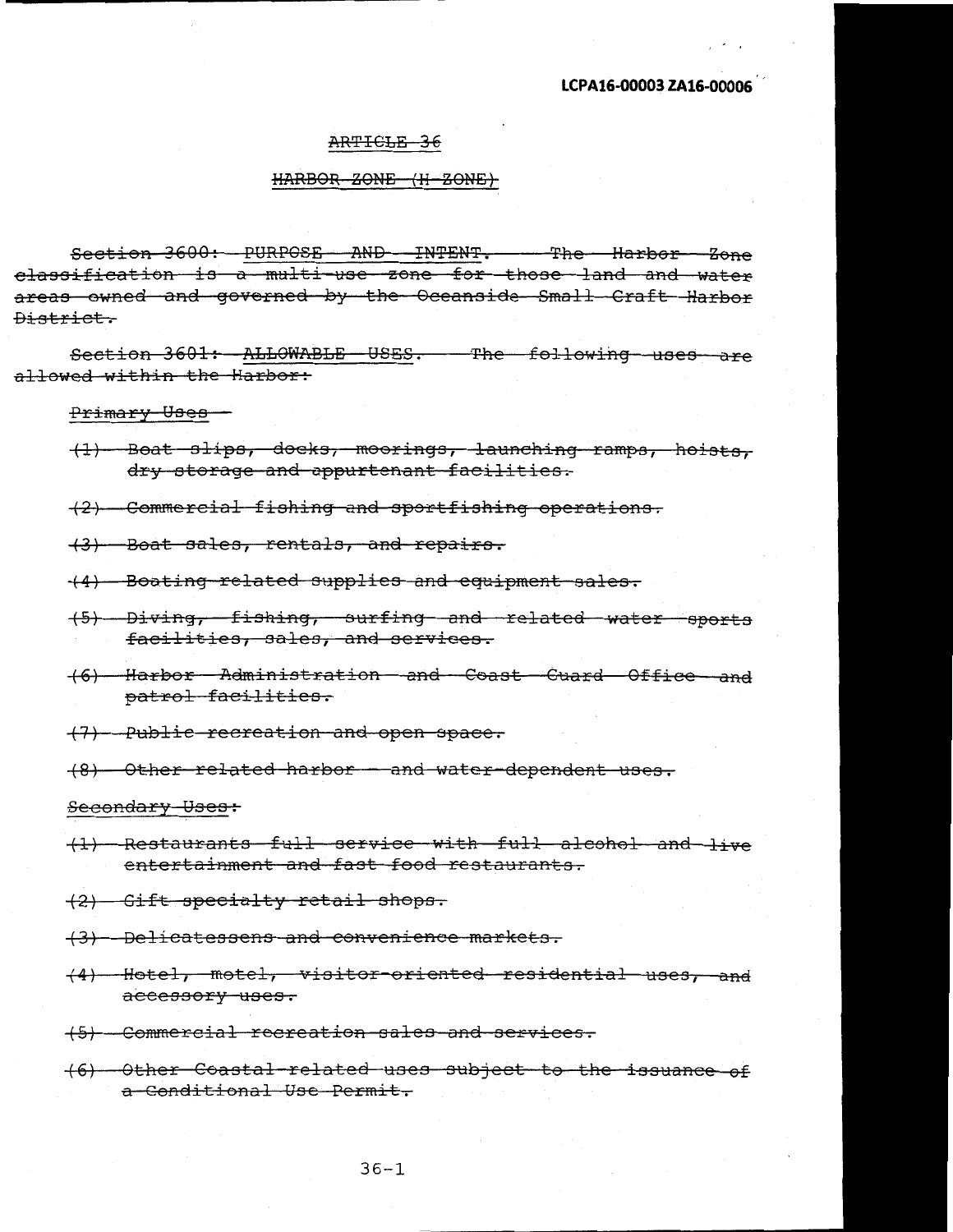Section 3602: HARBOR PRECISE PLAN. Site specific land uses within the Harbor shall be established in the Harbor Precise Plan, adopted by resolution of the Oceanside Small Craft Harbor District.

Section 3603: DEVELOPMENT - STANDARDS. Development standards for land and water areas within this classification shall be as established in the Harbor Design Standards adopted by resolution of the Oceanside Small Craft Harbor District Board of Directors.

Section 3604: HARBOR DEVELOPMENT PERMIT. All developments in the Harbor shall be reviewed by the Planning Commission and require a Harbor Development Permit from the Oceanside Small Craft Harbor Board of Directors. In granting a permit, priority shall be given to primary harbor uses.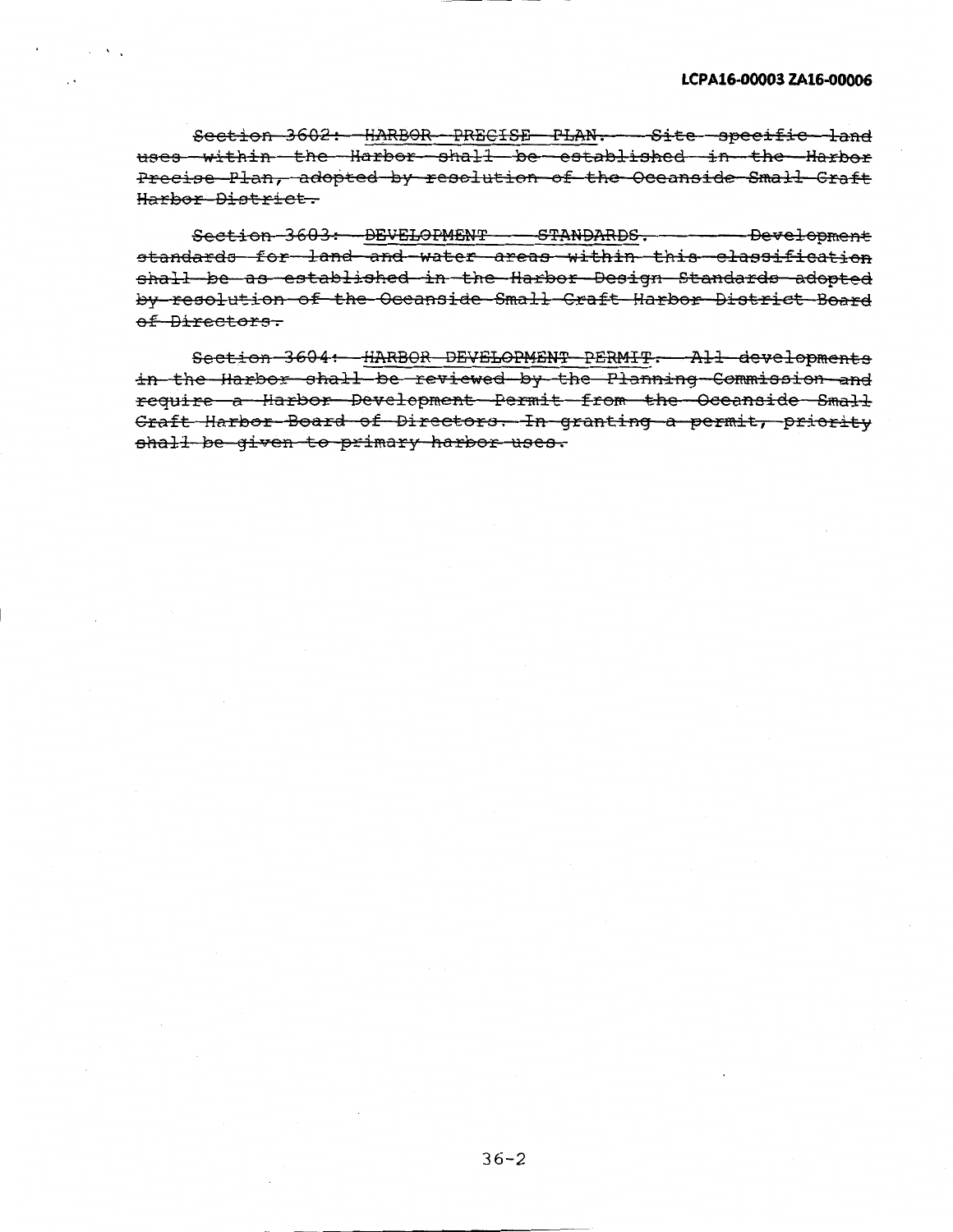#### Article 15 QS Open Space Districts (Citvwide)

#### Sections:

- 1510 Specific Purposes
- 1520 Land Use Regulations
- 1530 Development Regulations
- 1540 Review of Plans

#### 1510 Specific Purposes

In addition to the general purposes listed in Article 1, the specific purposes of the  $\Theta S$  open space districts are to:

- A. Provide a suitable classification for large public or private sites permanently designated . for park or open space use.
- B. Protect public health and safety by limiting lands subject to flooding, slides, or other hazards to open space use.
- C. Allow the Planning Commission and City Council to consider the most appropriate use of a site following discontinuance of a large public or private open space use without the encumbrance of a base zoning district that may or may not provide appropriate regulations for development of the site.
- D. Provide a suitable classification that allows the Planning Commission and the City Council to designate lands considered undevelopable within a proposed land development or use as open space.

#### 1520 Land Use Regulations

In the following schedule, the letter "P" designates use classifications permitted in open space GS districts; OS (inland areas) and 0/CZ (coastal zone areas except D-Downtown District). The letter "L" designates use classifications subject to certain limitations prescribed by the "Additional Use Regulations" which follow. The letter "U" designates use classifications permitted on approval of a use permit, as provided in Article 41. The letters "P/U" designate use classifications permitted on the site of a permitted use, but requiring a use permit on the site of a conditional use. Letters in parentheses in the "Additional Regulations" column refer to "Additional Use Regulations" following the schedule.

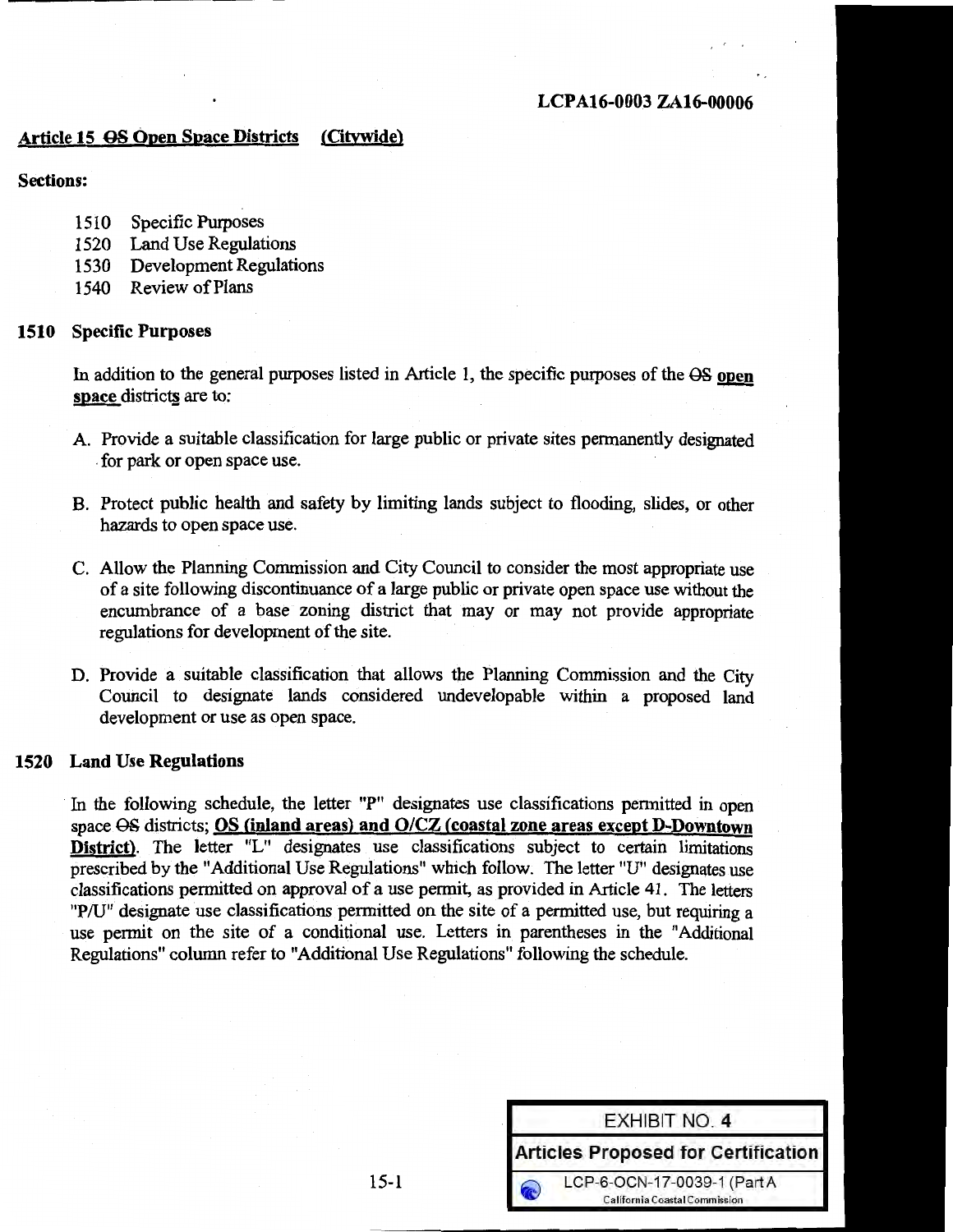| OS DISTRICT: LAND USE REGULATIONS       | $P -$<br>$U -$<br>$L -$<br>- - | Permitted<br>Use Permit<br>Limited, (See Additional Use<br>Regulations)<br>Not Permitted |                                         |
|-----------------------------------------|--------------------------------|------------------------------------------------------------------------------------------|-----------------------------------------|
|                                         | <b>OS</b>                      | O/CZ                                                                                     | <b>Additional</b><br><b>Regulations</b> |
| <b>Residential Uses</b>                 |                                |                                                                                          |                                         |
| Day Care, Limited                       | ${\bf P}$                      |                                                                                          |                                         |
| Single-family Residential               | $\mathbf{P}$                   |                                                                                          | (A)                                     |
| <b>Public and Semipublic</b>            |                                |                                                                                          |                                         |
| Cemetery                                | U                              |                                                                                          |                                         |
| Child Care                              | $L-82$                         |                                                                                          |                                         |
| Park & Recreation Facilities            | $L-5$                          |                                                                                          |                                         |
| <b>Public Safety Facilities</b>         | U                              |                                                                                          |                                         |
| <b>Resource Centers</b>                 | $L-6$                          | $\begin{array}{c}\nU \\ L-7 \\ U \\ U\n\end{array}$                                      |                                         |
| Utilities, Major                        | $L-4$                          |                                                                                          |                                         |
| <b>Utilities</b> , Minor                | ${\bf P}$                      |                                                                                          | (E)                                     |
| <b>Commercial Uses</b>                  |                                |                                                                                          |                                         |
| <b>Commercial Recreation and</b>        |                                |                                                                                          |                                         |
| Entertainment                           | $L-1$                          | <u>L-1</u>                                                                               |                                         |
| Food & Beverage Kiosk:                  | $L-1$                          |                                                                                          |                                         |
| <b>Restaurants Full Service</b>         | $L-1$                          |                                                                                          |                                         |
| <b>Restaurants Fast Food</b>            | $L-1$                          |                                                                                          |                                         |
| Horticulture, Limited                   | ${\bf P}$                      |                                                                                          | (F)(G)                                  |
| <b>Agricultural and Extractive Uses</b> |                                |                                                                                          |                                         |
| Animal Husbandry                        | $L-3$                          |                                                                                          | (B)                                     |
| <b>Crop Production</b>                  | $\mathbf{P}$                   |                                                                                          | (F)(G)                                  |
| Mining and Processing                   | U                              | $\underline{\mathbf{U}}$                                                                 |                                         |
| <b>Accessory Uses</b>                   | P/U                            | $\underline{P}/\underline{U}$                                                            | (C)(G)                                  |
| <b>Nonconforming Uses</b>               |                                |                                                                                          | (D)                                     |

 $\ddot{\phantom{0}}$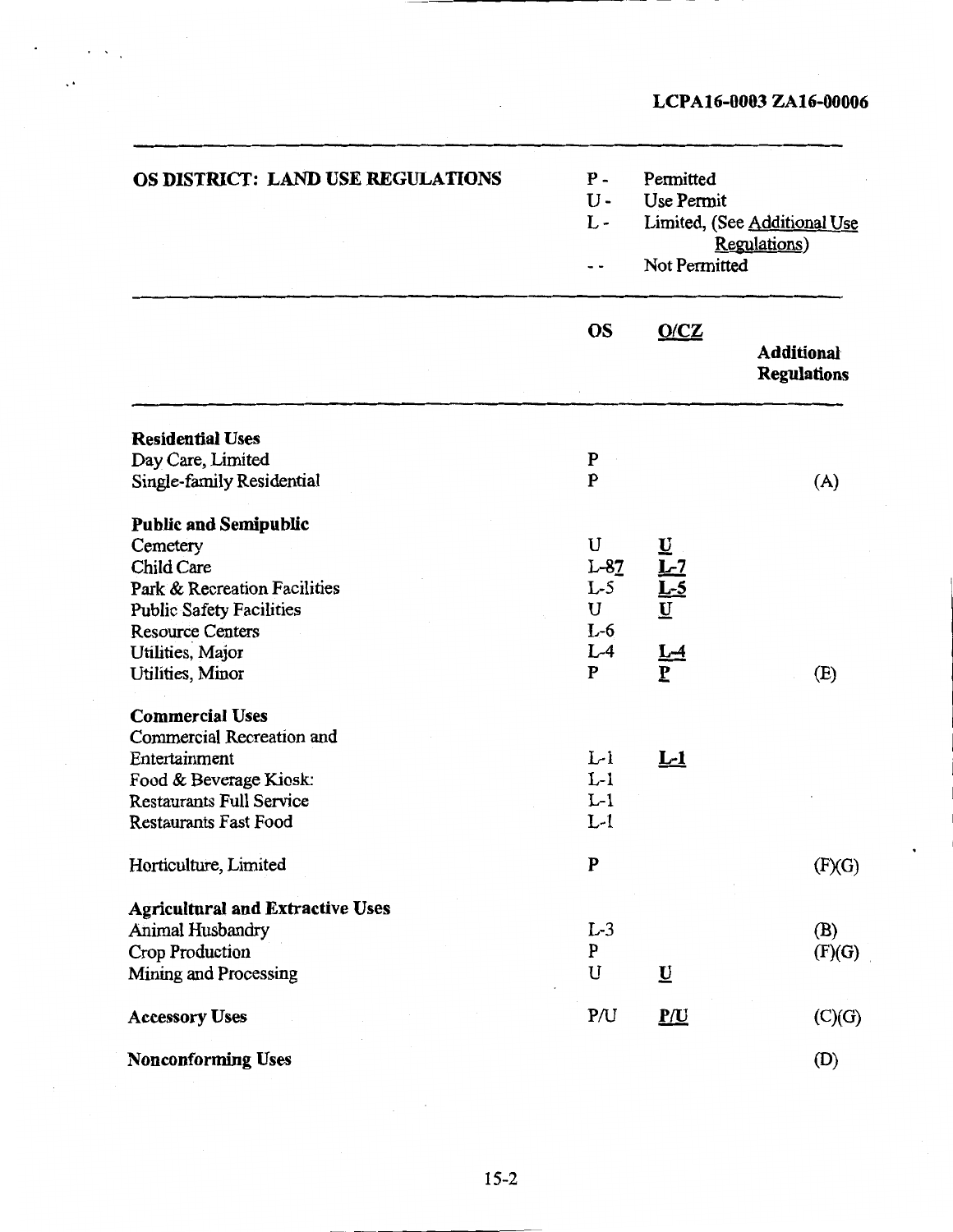#### OS District: Additional Use Regulations

- L-1 Permitted as part of a public park or public recreational facility with a use permit. Public and semi-public golf courses are allowed as part of an approved residential Master Plan with a use permit.
- L-2 Only "limited" facilities allowed by use permit.
- L-3 Use permit required; conditions may be imposed limiting herd size and restricting grazing to designated areas to protect water resources from agricultural runoff.
- L-4 A use permit is required for generating plants, electrical substations, lone switching buildings, refuse collection, transfer, recycling or disposal facilities, water reservoirs, water or wastewater treatment plants, transportation or communication utilities, and similar facilities of public agencies or public utilities. Aboveground electrical transmission lines are not permitted unless determined to be consistent with a utility corridor plan approved by the Planning Commission. Flood control or drainage facilities are permitted if they are consistent with approved master drainage and/or flood-control plans.
- L-5 Public parks allowed without a use permit if included as part of an approved Master Plan. All other uses require a use permit.
- L-6 Allowed with an Administrative Use Permit issued by the City Planner Planning Director.
- L-7 See Article 30: Section 3041, Child Care Facility. Allowed within the RE, RS, RM, RH, RT, CN, CC, CG, CL, CR, CV, CS, CS-HO, CS-L, CP, IL, IG, IP, A, OS, 0/CZ, PS and the D Districts subject to obtaining a Child Care Facility Permit issued by the City Planner Planning Director and subject to the City's adopted Child Care Guidelines. If new development (construction) is proposed for a child care facility, a Development Plan Review is required. A Development Plan Review may be conducted independently or concurrently with the Child Care Facility Permit review.
- L-8 See Article 30: Section 3041, Child Care Facility. Allowed within the RE, RS, RM, RH; RT, CN, CC, CG, CL, CR, CV, CS, CS HO, CS L, CP, IL, IG, IP, A, OS, PS and the D Districts subject to obtaining a Child Care Facility Permit issued by the Planner Planning Director and subject to the City's adopted Child Care Guidelines. If new development (construction) is proposed for a child care facility, a Development Plan Review is required. A Development Plan Review may be conducted independently or concurrently with the Child Care Facility Permit review.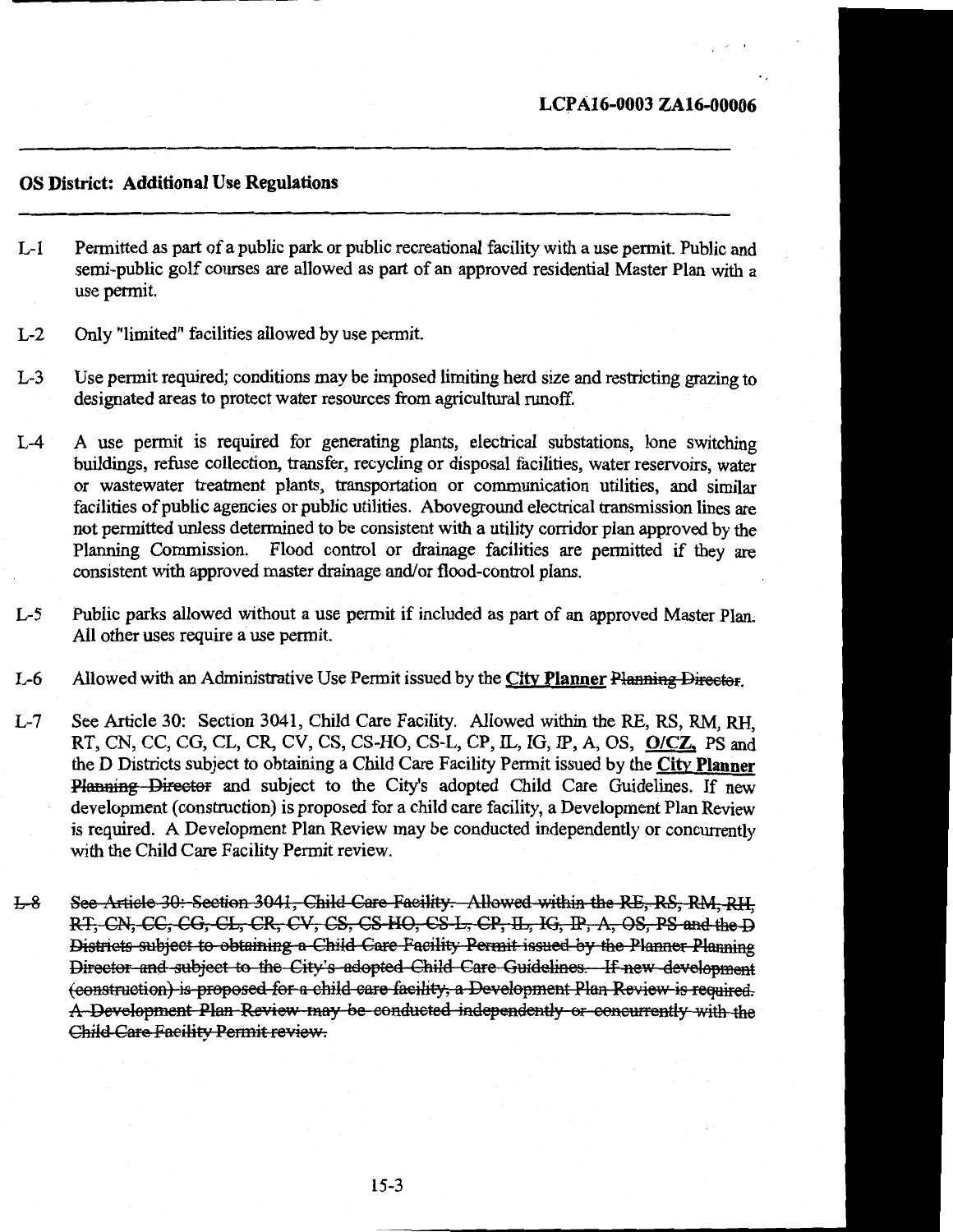#### OS District: Additional Use Regulations (continued)

..

- (A) Limited to one primary dwelling unit and one accessory dwelling unit per site, subject to the requirements of Section 3006: Accessory Dwelling Units.
- (B) See Chapter 4 of the Municipal Code and Article 30, Section 3034.
- (C) Limited to facilities incidental to an open space use.
- (D) See Article 35: Nonconforming Uses and Structures.
- (E) See Section 3025: Antennas and Microwave Equipment.
- (F) Any Horticulture, Limited or Crop Production use must conform to the City's Grading Ordinance including the requirement that the grading and/or agricultural operation will not cause significant damage to any environmentally sensitive areas nor cause elimination of any significant wildlife habitat or riparian area. Sufficient buffering of the operation should be provided from adjacent residential uses.
- (G) Agricultural Sales Stands, in conjunction with a Horticulture, Limited or Crop Production use, shall be permitted subject to the locational and development standards of Section 3038.

#### 1530 Development Regulations

Development regulations shall be as specified by the use permit, provided that, if the use permit fails to regulate an element regulated by an abutting base district, the regulations of the abutting base district shall apply to each portion of an open space Q8 district.

Areas within the 0/CZ zoning district shall be protected from extensive building encroachment. Necessary amenities or appurtenant structures, i.e., picnic shelters, mausoleums, club houses may be allowed in those areas where such facilities are warranted or necessary providing approval is granted under appropriate provisions of the Zoning Ordinance.

#### 1540 Review of Plans

All projects shall require development plan review as per Article 43.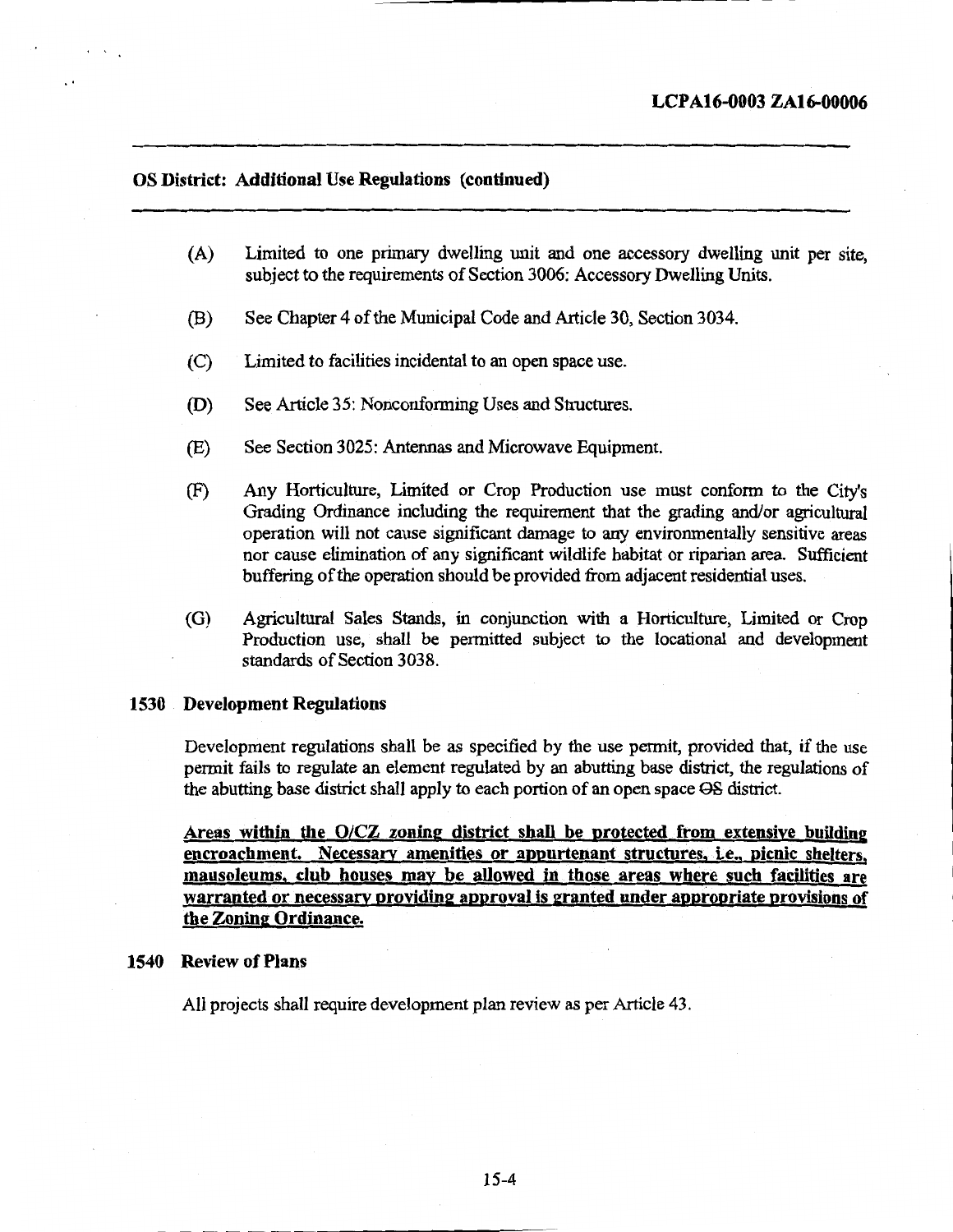#### Article 16C PUT/CZ Public Utility and Transportation (Coastal Zone except D - District)

Sections:

..

- 1650 Specific Purposes
- 1660 Land Use Regulations
- 1670 Development Regulations
- 1680 Review of Plans

#### 1650 Specific Purpose and Intent

The Pubic Utility Transportation zoning district designation is intended to be anplied to those lands in which major transportation corridors or public utility facilities are existing or proposed. Past practices of applying traditional zoning classifications to these parcels have not shown the true use of any given parcel. Secondary uses that are compatible to the primary uses and uses abutting properties in a PUT Zone will permit the full utilization of land that may otherwise be non-productive.

A PUT Zone may be applied to any land use classification as. contained in the Land Use Element of the General Plan provided that after public hearings the legislative body can make the finding that the proposed use would not be detrimental to other properties and uses in the area. Secondary uses not under control or ownership of a public agency or a public utility company must be consistent with the underlving General Plan Land Use Designation.

#### 1660 Land Use Regulations

Primary Uses: The following primary uses are allowed in this zone:

- $\delta$  Utility stations and substations (in excess of 5,000 square feet).
- (2) Sewage plants.
- (3) Water reservoirs and filtration plants.
- $f(4)$  Bus storage.
- $\langle 5 \rangle$  Maintenance yards for public agencies.
- ~ Railroad Tracks and accessory uses.
- (7) Transit stations and yards.
- (8) Public parking lots.
- .(2} Alternative energy facilities.
- $f(10)$  Public recycling centers.
- (11) Passive park facilities.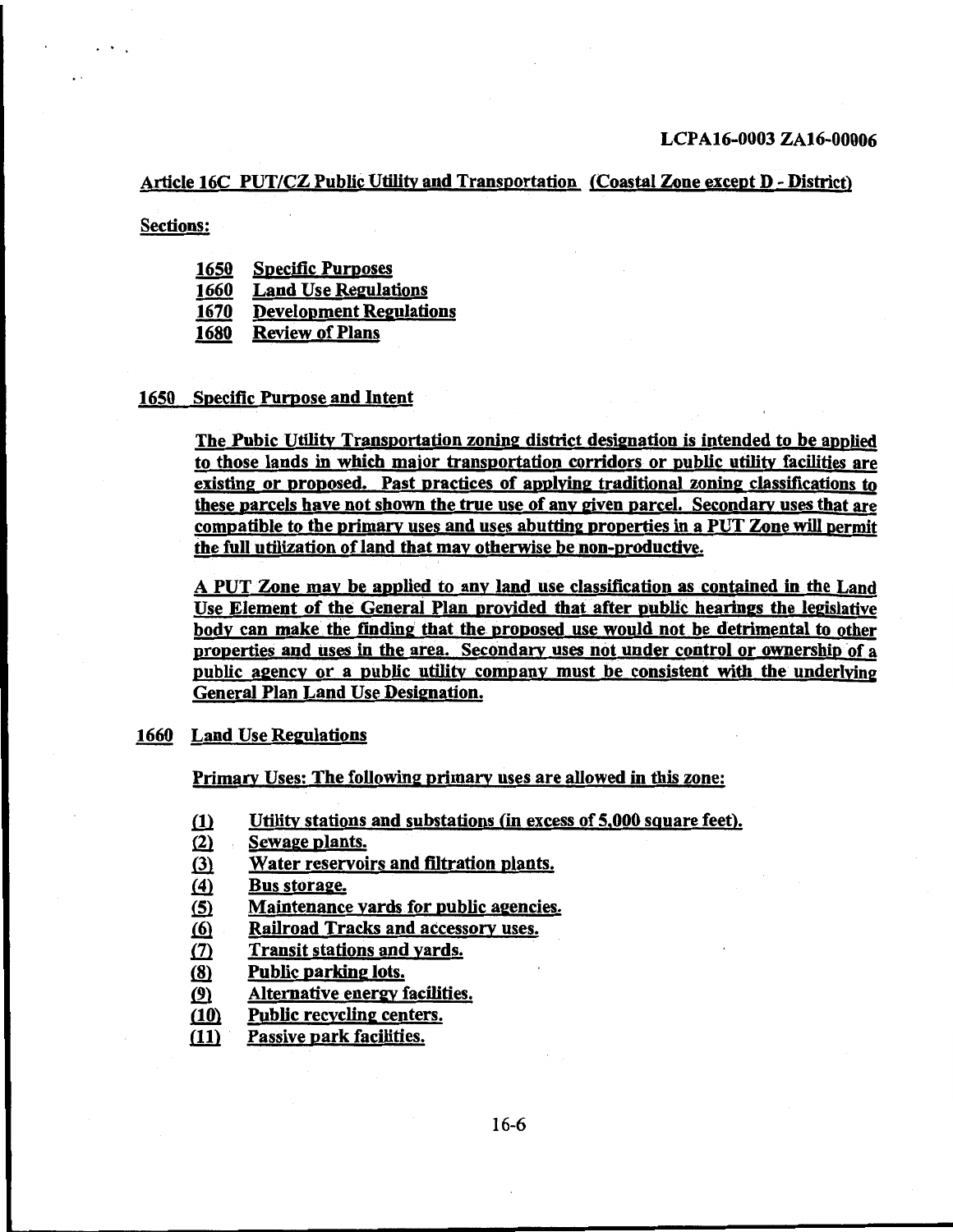' .

Secondary Uses: Properties within a PUT/CZ zoning district may be utilized by a multiple of uses. The nature of such secondary uses shall be such that the secondary use will be compatible to the primary use and the uses on abutting property. Examples of secondary uses would include residential structures built along or above the existing railroad tracks. commercial development along or above the railroad tracks when adjacent development is also commercial, and other type uses that could co-exist with primary uses.

#### 1670 Development Regulations

Due to the unique character of the types of uses that would be permitted in a PUT/CZ zoning district it is not practical to establish fixed development standards. Through the Conditional Use Permit process each project will be evaluated to ascertain proper setbacks, landscaping, screening, parking and architectural treatment as the use relates to surrounding properties and uses.

#### 1680 Review of Plans

Before any new use can be established in any PUT/CZ zoning district a Conditional Use.Permit shall be filed. The Planning Commission shall conduct a public hearing in accordance with the provisions of Article 41 of the Zoning Ordinance. The Planning Commission shall make a recommendation to the legislative body in which the project is located. The legislative body shall conduct at least one public hearing before a final decision on the project is made.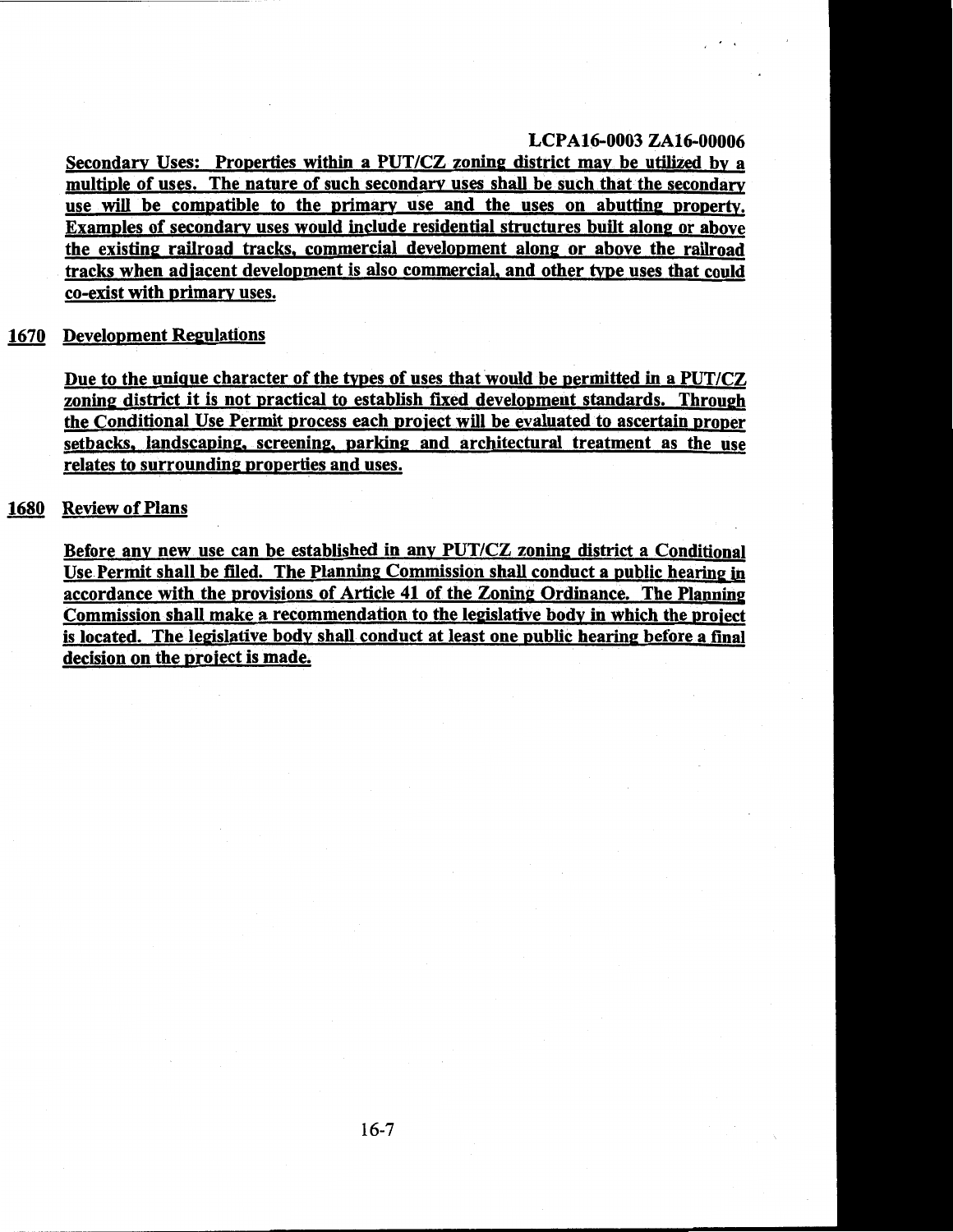#### Article 20 H -Harbor District

#### Sections:

 $\cdot$  .

. .

- 2010 Specific Purpose
- 2020 Land Use Regulations
- 2030 Harbor Precise Plan
- 2040 Development Standards
- 2050 Harbor Development Permit

#### 2010 Specific Purpose

The Harbor District is a multi-use zoning district designation applicable to those land and water areas owned and governed by the Oceanside Small Craft Harbor District.

#### 2020 Land Use Regulations

The following uses are allowed within the Harbor District:

Primary Uses

- 1. Boat slips. docks, moorings, launching ramps, hoists, drv storage and appurtenant facilities.
- 2. Commercial fishing and sportfishing operations.
- 3.. Boat sales, rentals, and repairs.
- 4. Boating related supplies and equipment sales.
- 5. Diving, fishing, surfing and related water sports facilities, sales, and services.
- 6. Harbor Administration and Coast Guard Office and patrol facilities.
- 7. Public recreation and open space.
- 8. Other related harbor- and water-dependent uses.

Secondary Uses

- 1. Restaurants full service with full alcohol and live entertainment and fast food restaurants.
- 2. Gift specialty retail shops.
- J: Delicatessens and convenience markets.
- 4. Hotel, motel, visitor-oriented residential uses, and accessory uses.
- 5. Commercial recreation sales and services.
- 6. Other Coastal-related uses subject to the issuance of a Conditional Use Permit.
- 2030 Harbor Precise Plan

Site specific land uses within the Harbor shall be established in the Harbor Precise Plan, adopted by resolution of the Oceanside Small Craft Harbor District.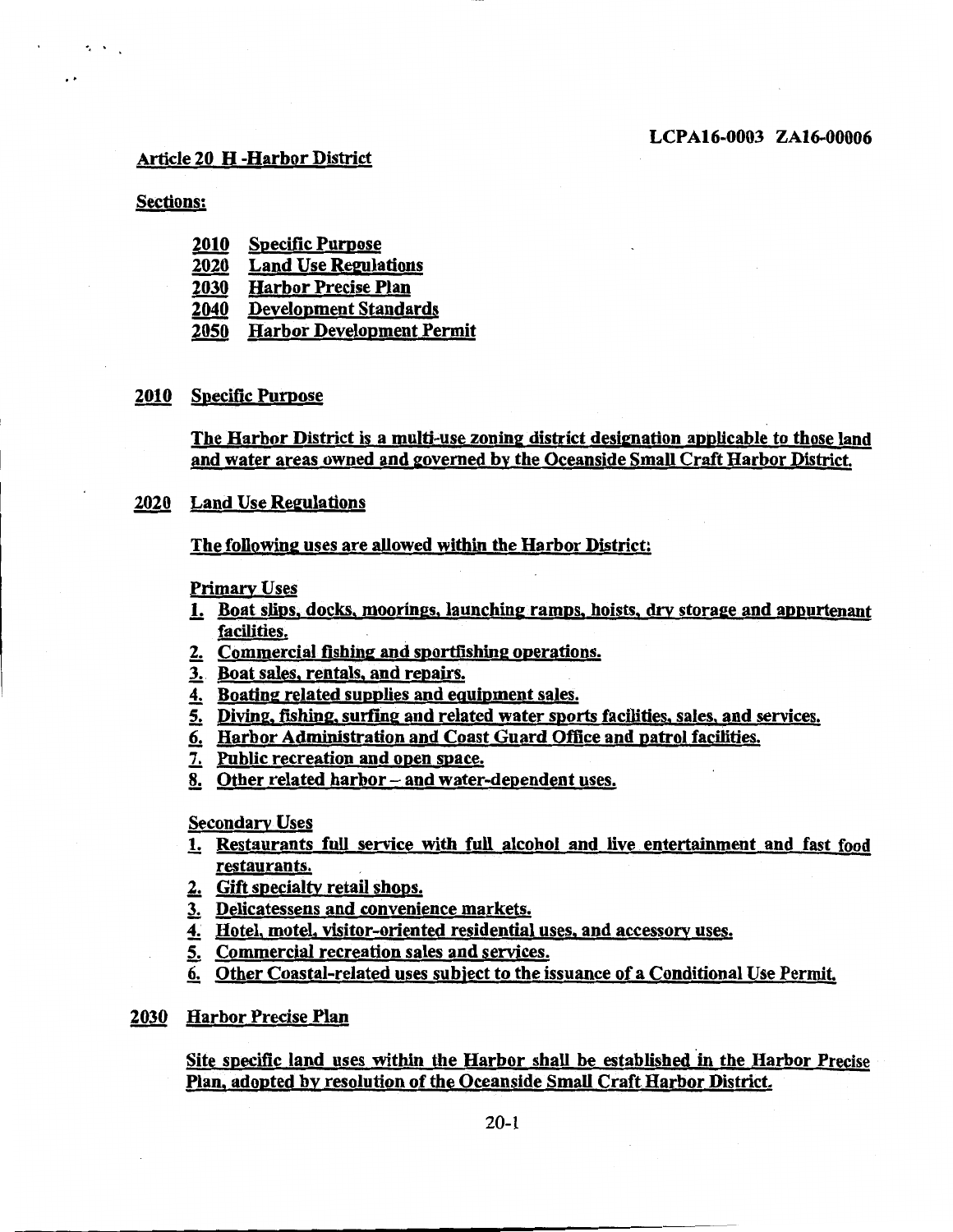..

## 2040 Development Standards

### Development standards for land and water areas within this classification shall be as established by the adopted Harbor Design Standards.

## 2050 Harbor Development Permit

All developments in the Harbor shall be reviewed by the Planning Commission and require a Harbor Development Permit from the Oceanside Small Craft Harbor Board of Directors. In granting a permit, priority shall be given to primary harbor uses.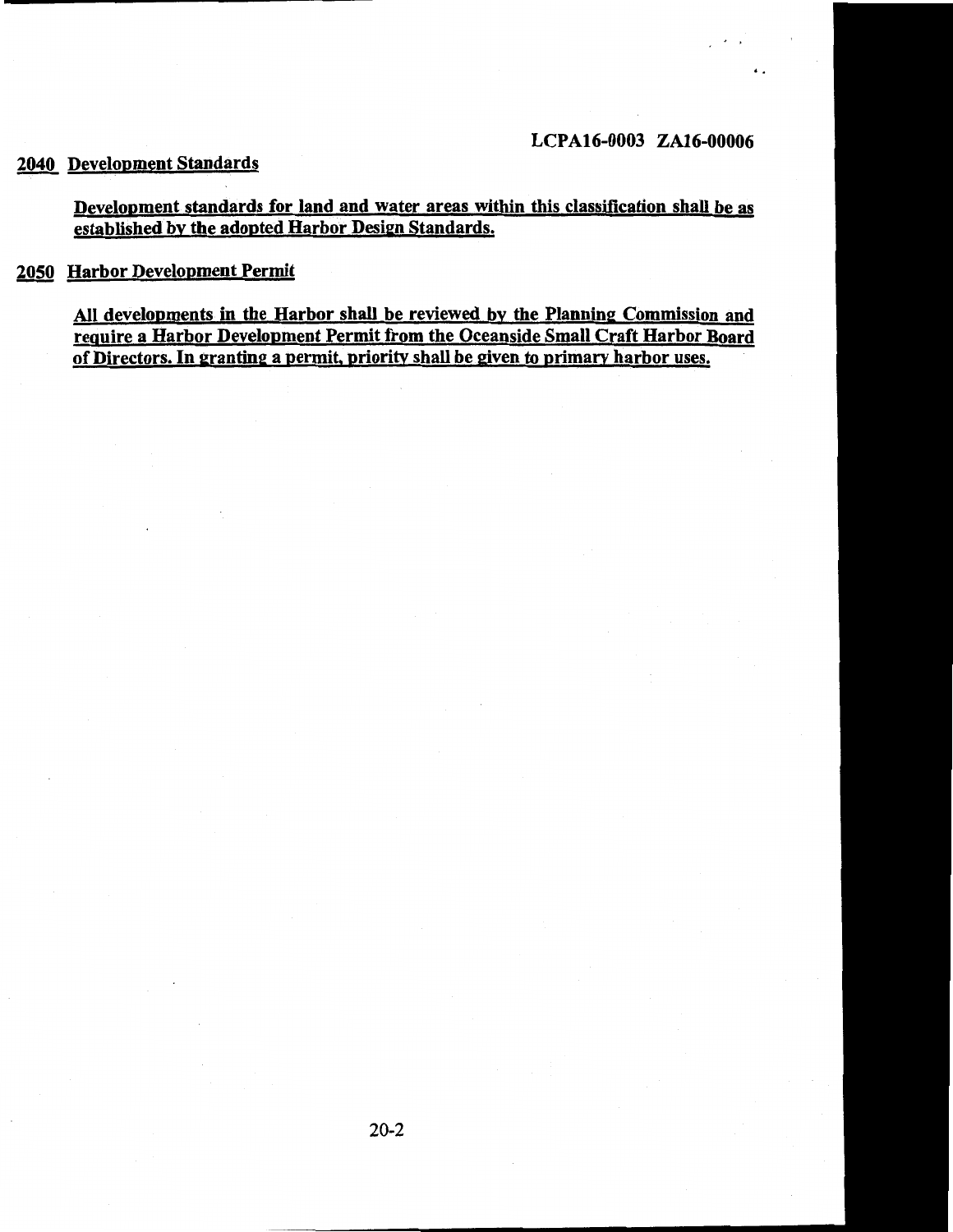#### Chapter 30A - SPECIAL EVENT PERMITS<sup>[1]</sup>

#### Footnotes:

#### $--(1) -$

Editor's note— Ord. No. 90-12. § 1. adopted March 14. 1960. repeated Ch. 30A, §§ 30A.1. 30A.23, 30A.30---20A.40, which pertained to special event permas and derived from Ord. No. 23-13. § 2. addpied April 27, 1983. Section 2 of said Ord. No. 90-12, enacted provisions designated as a new Ch. 30A, §§ 30A.1 -- 30A.21 to read as herein set out

Sec. 30A.1. - Definitions.

- (a) Special event.
	- (1) The temporary use of public property, including but not limited to streets, sidewalks, beaches. parks, and harbor for the purpose of conducting a parade or any other special enterprise or event which significantly impacts or substantially restricts the public's normal, typical, or customary use, level or use, or ability to use such property; or
	- (2) The temporary use of private property for the purpose of any of the following activities:
		- Animal shows. Exhibitions of domestic or large animals for a maximum of seven (7) days. a.
		- Circuses and carnivals. Provision of games, eating and drinking facilities, live b. entertainment, animal exhibitions, or similar activities in tent or other temporary structure for a maximum of seven (7) days. This classification excludes events conducted in a permanent entertainment facility.
		- Religious assembly. Religious services conducted on a site that is not permanently C. occupied by a religious assembly use, for a period of not more than thirty (30) days.
		- Open air fairs. Provision of games, eating and drinking facilities, live entertainment, or d. similar activities not requiring the use of roofed structures.
		- Any other activity conducted on nonresidential property which substantially interrupts the е. safe and orderly movement of traffic or timely access by emergency vehicles. Such activities can include, but are not limited to, sporting events, concerts, rallies and festivals.
- (b) Sound-amplifying system. Any system, apparatus, equipment, device, instrument, or machine designed for or intended to be used for the purpose of amplifying the sound or increasing the volume of human voice, musical tone, vibration, or sound wave.

(Ord. No. 90-12, § 2, 3-14-90; Ord. No. 93-01, § 2, 1-6-93)

Sec. 30A.2. - Permit required.

No person shall organize, produce, direct, conduct, manage, institute or carry on any special event without having obtained a permit from the city pursuant to this chapter.

(Ord. No. 90-12,  $\S$  2, 3-14-90)

Sec. 30A.3. - Interference with special event.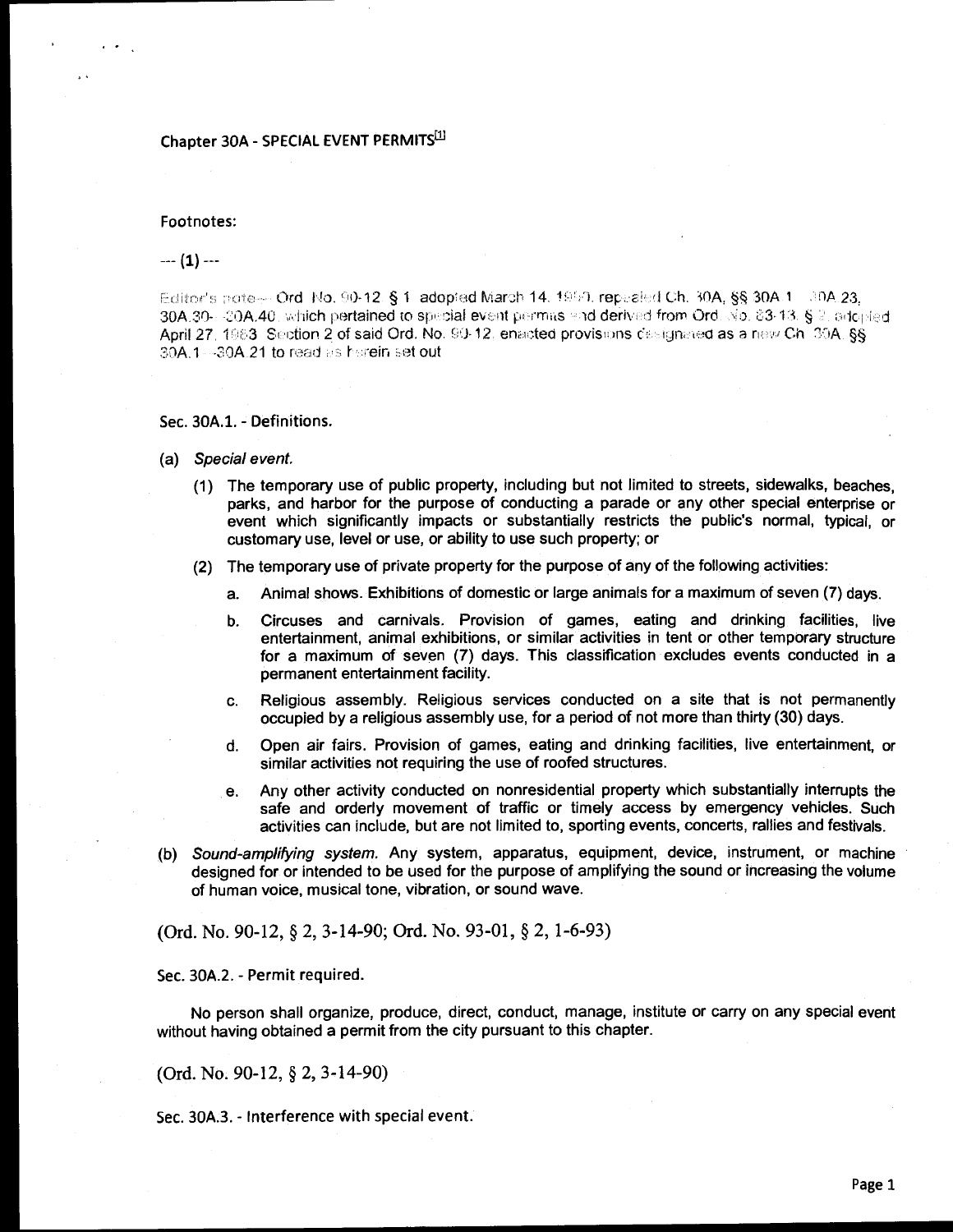No person shall knowingly join or participate in any special event in violation of any of the terms, conditions, or regulations of the permit issued therefor, or in any manner knowingly interfere with the orderly conduct of such event.

(Ord. No. 90-12, § 2, 3-14-90)

Sec. 30A.4. - Special events committee established.

There is hereby established a special events committee composed of the chief of police, fire chief, recreation director, public services director, risk manager, harbor chief executive officer, and the aquatic superintendent, or their designated representative. The recreation director, or his designated representative, shall be the chairperson of the committee.

(Ord. No. 90-12, § 2, 3-14-90)

Sec. 30A.S.- Permit application for special events; dance permits.

- (a) An application for a permit for a special event shall be filed with the recreation director not less than sixty (60) nor more than three hundred sixty-five (365) days before the date proposed for holding a special event. Such application shall be signed by the applicant or the applicant's authorized agent and shall be accompanied by a non-refundable processing fee payment to the City of Oceanside in an amount established by resolution of the city council.
- (b) The recreation director, in his discretion, may accept for filing an application submitted less than sixty (60) days before the proposed special event and may waive the processing fee.
- (c) The applicant also shall be required to obtain a separate "public dance" permit if this permit is required by Chapter 10 of this Code.

(Ord. No. 90-12, § 2, 3-14-90; Ord. No. 93-01, § 3, 1-6-93)

Sec. 30A.6. - Contents of application.

Application for a permit to hold a special event shall be made on forms provided by the city and approved by the special events committee. The application shall include a detailed description of the proposed special event, including but not limited to the following:

- (1) The name and address of the applicant, and if the same be a corporation, the names of its principal officers, or if the same be a partnership, association, organization or fictitious company, the names of the partners or persons comprising the association, organization or company with the address and telephone number of each;
- (2) The number of persons anticipated to be participating in the event;
- (3) Purpose of the event;
- (4) The date, hours, and precise location where the event is to be held;
- (5) The amount of any spectator, participant, entry, or other fee, if any, to be charged in connection with the event;
- (6) Type and nature of any vehicles, equipment, or other apparatus to be used in connection with the event;
- (7) The number and amplifying range of any sound amplifying systems to be used in connection with the event;

 $\cdot$  .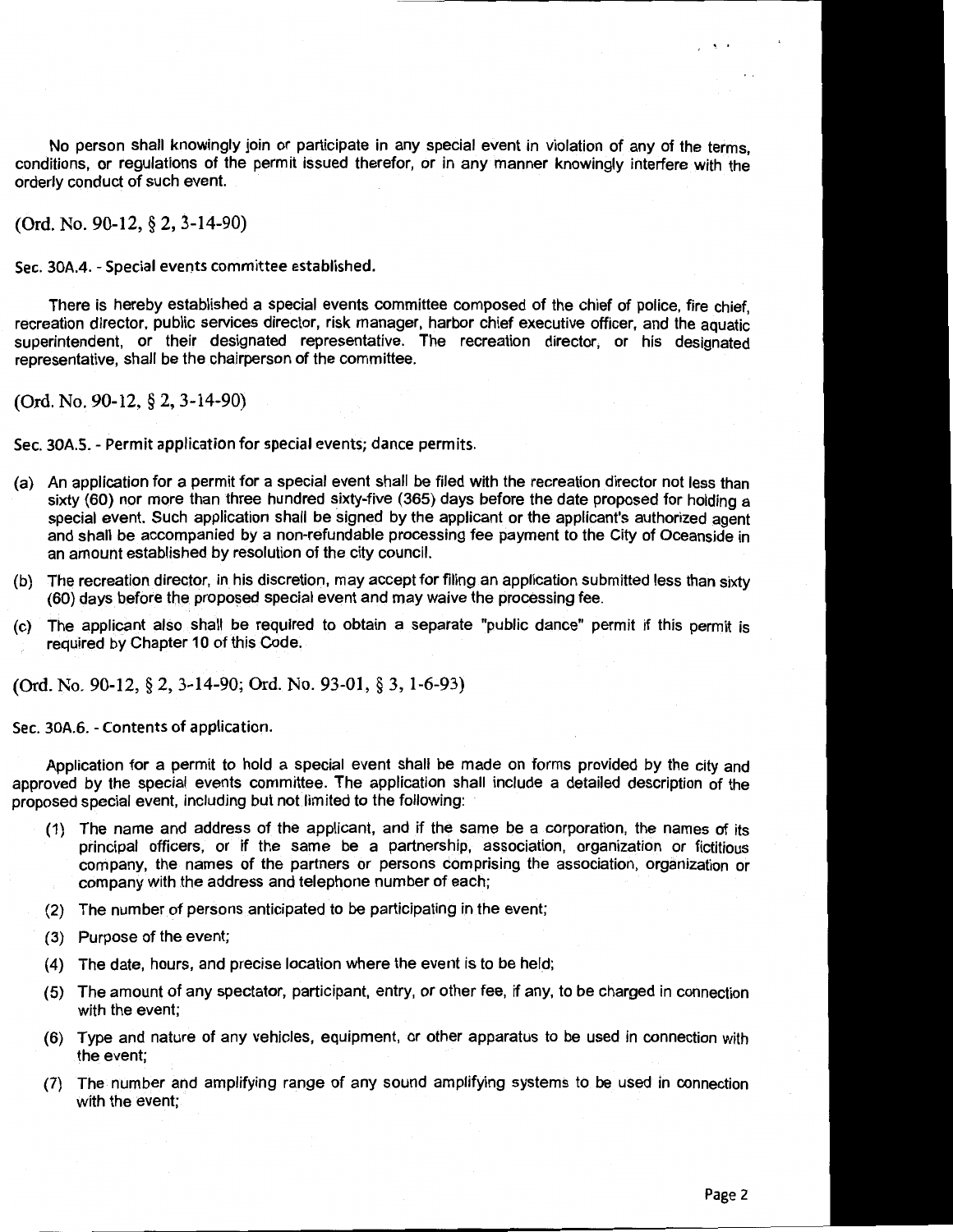- (8) Type of goods, wares, merchandise, food, or beverages to be sold or otherwise provided to persons at the event;
- (9) The name and business address of any vendors who will be participating in the event.

The application shall be signed by the applicant under penalty of perjury and shall contain an agreement whereby the applicant agrees to fully compensate the city for any damage to public property, as well as to clean and otherwise restore any public event site or other impacted public property to the condition in which it was found prior to the conduct of the event.

(Ord. No. 90-12, § 2, 3-14-90; Ord. No. 93-01, § 4, 1-6-93)

Sec. 30A.7.- Procedure for processing special event permit applications.

The recreation director shall promptly forward all properly filed special event applications to the members of the special events committee. Such members shall review the application and conduct any inquiry or investigation, as appropriate, into persons involved with the proposed event and other facts, circumstances, and information relating to such event.

The chairperson of the committee shall convene a meeting to consider any properly filed application for a special event permit. The application shall be denied unless all committee members in attendance vote to approve the permit. Approval or denial of the application shall be made by the committee within thirty (30} days after its filing with the recreation director.

The applicant shall be promptly notified in writing of the decision of the committee.

(Ord. No. 90-12, § 2, 3-14-90)

 $\sim$   $\sim$   $\sim$ 

 $\sim$ 

Sec. 30A.8. - Reconsideration of an application.

The decision of the special events committee on any permit application shall be final unless reconsideration of the decision is requested within seven (7) days from the date of the mailing of the committee's written notice of its decision. Reconsideration can be made at the written request of the applicant or potentially ten (10) or more persons aggrieved by the issuance of the permit. Failure to file a written request for reconsideration within such seven-day period shall constitute a waiver of further review of the application except that the committee chairman or designee, in his discretion, may accept for review an otherwise untimely request for reconsideration.

Within five (5) days of the filing of a request for reconsideration, the city manager or designee shall conduct such inquiry, investigation, or review as he, in his discretion, deems appropriate and proper under the circumstances and shall affirm, reverse, or modify the committee's decision.

(Ord. No. 90-12, § 2, 3-14-90)

Sec. 30A.9. - Surety and insurance.

Prior to the issuance of a permit, the special events committee shall require the following:

- (1) The execution of an agreement to compensate the city for any loss or damage to public property or the deposit of a surety bond or cash in an amount sufficient to guarantee the cleaning and restoration of any event site on public property and removal of any debris left from the event on any public property; and
- (2) Proof of public liability and property damage insurance, including products liability coverage, written by an insurance company acceptable to the city in the minimum limits as set by resolution of the city council, naming the city and the small craft harbor district, if applicable, as additional insureds; in the alternative, the committee may require execution of a hold harmless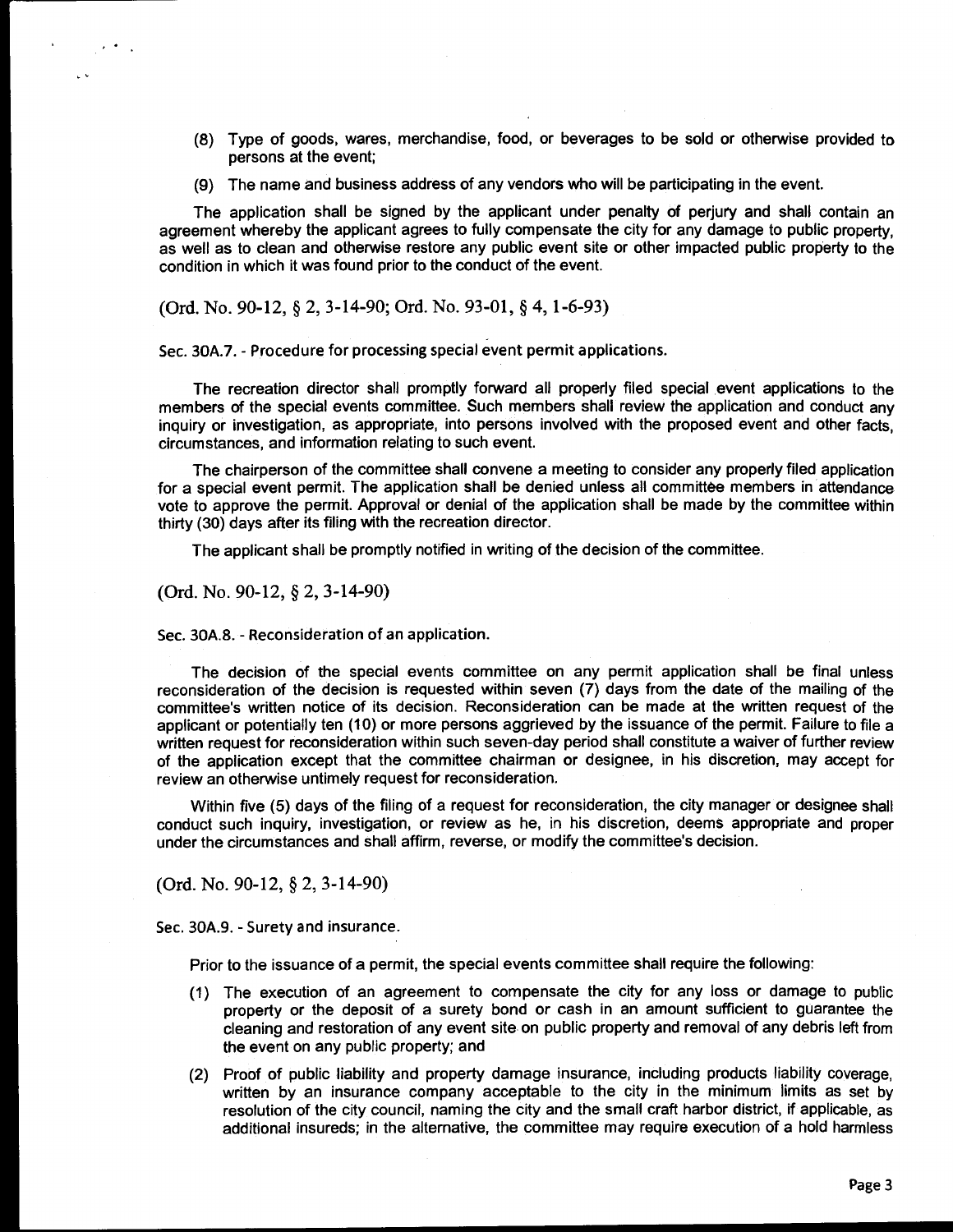agreement, indemnifying the city and small craft harbor district, if applicable, for any personal injury or property damage arising from such special event.

The special event committee, in its discretion, may waive or modify by unanimous consent the insurance requirements set forth in this section. Consideration of this matter shall be based upon the risk of injury to persons, risk of damage to property, and the financial hardship, if any, to the applicant in securing insurance.

(Ord. No. 90-12, § 2, 3-14-90; Ord. No. 93-01, § 5, 1-6-93)

Sec. 30A.10. - Conditions for issuing permit.

- (a) As a condition to issuing a permit, the special events committee may impose reasonable terms and regulations concerning the time and place of such event; the area and manner of conducting such event; the maximum number of persons participating therein; the regulation of traffic, if required, including the number and type of vehicles, the number and type of signs and barricades to be provided by the applicant, if any, together with a plan of their disposition following the event; permissible decibel levels; and such other requirements as it may find reasonable and necessary for the protection of persons and property.
- (b) The special events committee may require the applicant to compensate the city or small craft harbor district for any incidental costs associated with the event, including but not limited to utility charges, and any necessary or appropriate fire, police, lifeguard, paramedic, or parking enforcement, or other services connected to or made necessary by the event. The permittee, as condition to issuing the permit, may be required to bear some or all of such costs as well as to deposit a surety bond or cash in an amount sufficient to pay the cost of providing these services.
- (c) Issuance of any special events permit shall be conditioned on and subject to the right of the city to summarily cancel, restrict, or modify such permit in order to facilitate or accommodate any other duly approved or permitted special event, celebration, or activity. The chairman of the special events committee shall mail to the applicant a notice of such cancellation, restriction, or modification no later than thirty (30) days prior to the special event and shall take reasonable and appropriate actions to reduce, minimize, or eliminate any inconvenience, hardship, or burden as may result from the city's action.

(Ord. No. 90-12, § 2, 3-14-90)

Sec. 30A.11.- Termination or restriction of a special event.

- (a) The city manager or designee may immediately terminate or restrict the conduct of any special event if he determines that the public health or safety is in imminent danger because of real or threatened disaster, public calamity, riot or other emergency.
- (b) If any special event is conducted in whole or in part within the small craft harbor district, the harbor district chief executive officer or designee also have the authority referenced in subsection (a).

(Ord. No. 90-12, § 2, 3-14-90)

Sec. 30A.12. - Grounds for denial of permit.

An application for a special events permit may be denied on any of the following grounds:

(1) The applicant has failed or refused to provide the committee with the information referenced in section 30A.6 or any other information requested by the committee which is reasonably related to the conduct of the proposed event;

 $\ddot{\phantom{0}}$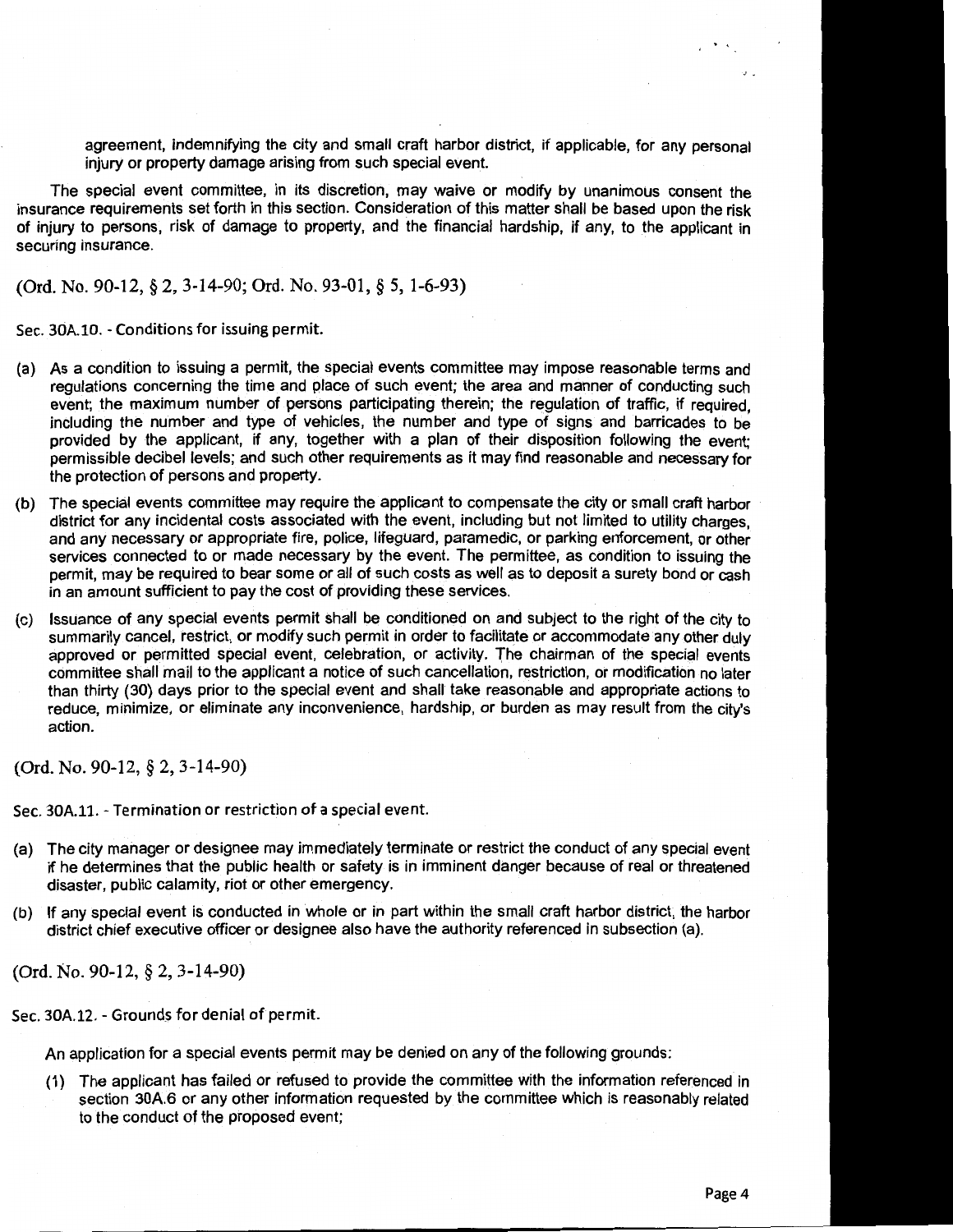- (2) The applicant has knowingly made any false, misleading or fraudulent statement of material fact in the application for a permit;
- (3) The building, structure, equipment or location of such special event does not comply with or fails to meet applicable healthy, zoning, fire or safety requirements imposed by law;
- (4) The activity or location of the activity is such as unreasonably limit, obstruct, or curtail the free flow of traffic on any public street or sidewalk;
- (5) The applicant has failed to comply with any of the conditions imposed pursuant to section 30A.9;
- (6) The conduct of the special event or any proposed activity which may be part of the event is prohibited by this Code except as those sections which are expressly waived for the purpose and duration of the event;
- (7) The conduct of the special event will unreasonably interfere with the public peace, health, safety or welfare;
- (8) The applicant refuses to agree to or abide or comply with all conditions and regulations attendant to issuance of the permit;
- (9) The proposed event will unreasonably interfere with or obstruct another scheduled event or with the public's ability to use public property for activities unrelated to the event.

The special events committee shall notify the applicant in writing as to the reasons for denial of any application for a permit.

(Ord. No. 90-12, § 2, 3-14-90)

 $\mathbf{r}$ .

Sec. 30A.13. - Contents and display of permit.

A special event permit shall contain the following:

- (1) The name of the person or organization to whom issued;
- (2) The type of activity for which the permit has been issued;
- (3) The date, hour and location for the event;
- (4) Expiration date and hour of the event;
- (5) Any conditions imposed on the holding of such special event; and
- (6) Signature of the recreation director or designated representative authorizing the event.

All permittees shall have the permit in their immediate possession or clearly visible at all times during the special event and shall display such permit upon demand of any representative authorizing the event.

(Ord. No. 90-12, § 2, 3-14-90)

Sec. 30A.14. - Notice to city departments of issuance of permit.

Upon approval of the permit application, the recreation director shall so notify the following:

- (1) Police department; .
- (2) Fire department;
- (3) Public services department;
- (4) Small craft harbor district;
- (5) Public information officer;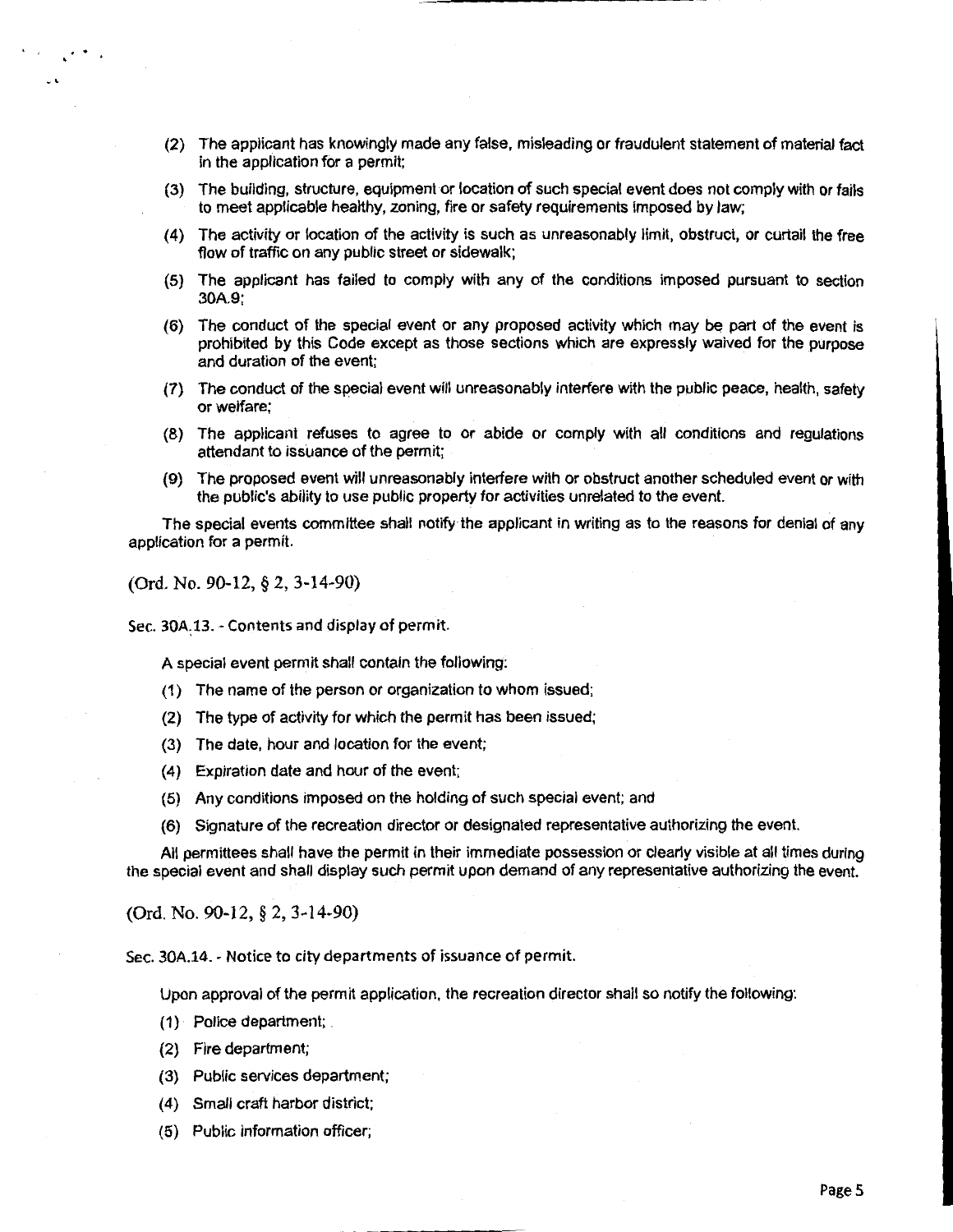- (6) Risk manager;
- (7} City manager;
- (8) Lifeguard service.

(Ord. No. 90-12, § 2, 3-14-90)

Sec. 30A.15. - Suspension or revocation of permit.

........ \_\_\_\_\_\_\_\_ \_\_

A permit for any event issued hereunder may be summarily suspended or revoked by the chairman of special events committee at any time when he has reason to believe that:

- (1) Any of the grounds exist for which the original permit application could have been denied; or
- (2) The health, safety, or welfare of persons or property would be endangered because of real or threatened disaster, public calamity, riot or other emergency; or
- (3) The event is or will significantly or materially deviate from the terms of the proposed event as described in the permittee's application or in supplemental information provided to the committee; or
- (4) The permittee is or will be unable to satisfy any condition of the permit.

Notice of such suspension or revocation shall be made in writing to the permittee.

(Ord. No. 90-12, § 2, 3-14-90)

Sec. 30A.16. - Appeal of decision on permit to city council.

Any decision made pursuant to section 30A.8 may be appealed to the city council upon payment of an appeal processing fee in an amount established by resolution of the city council. The appeal may be made by the applicant or by ten (10) or more persons potentially aggrieved by the issuance of the permit. Such appeal shall be filed with the city clerk no less than fifteen (15) days before the proposed commencement date of the special event. The city clerk shall forward copies of the appeal to the city council and members of the special events committee, which shall submit to the city council a report on the case appealed.

(Ord. No. 90-12, § 2, 3-14-90)

Sec. 30A.17.- Council action on appeal.

- (a) The city council shall consider the appeal at a regular meeting or special meeting. Written notice of the time and place the council will consider the appeal shall be mailed by the city clerk to the person or persons who. filed the appeal at least ten (10) days before the date set for hearing unless the applicant shall waive notice in writing.
- (b) In any appeal, the city council shall consider the application, the report of the case submitted by the special events committee and other pertinent information presented, and may deny or grant the permit subject to the conditions, terms and regulations set forth in this chapter. The decision of the council shall be final.
- (c) The city clerk shall, within three (3) days after decision of the city council, notify the applicant in writing of the decision of the council.

(Ord. No. 90-12, § 2, 3-14-90)

 $\dddot{\phantom{0}}$ .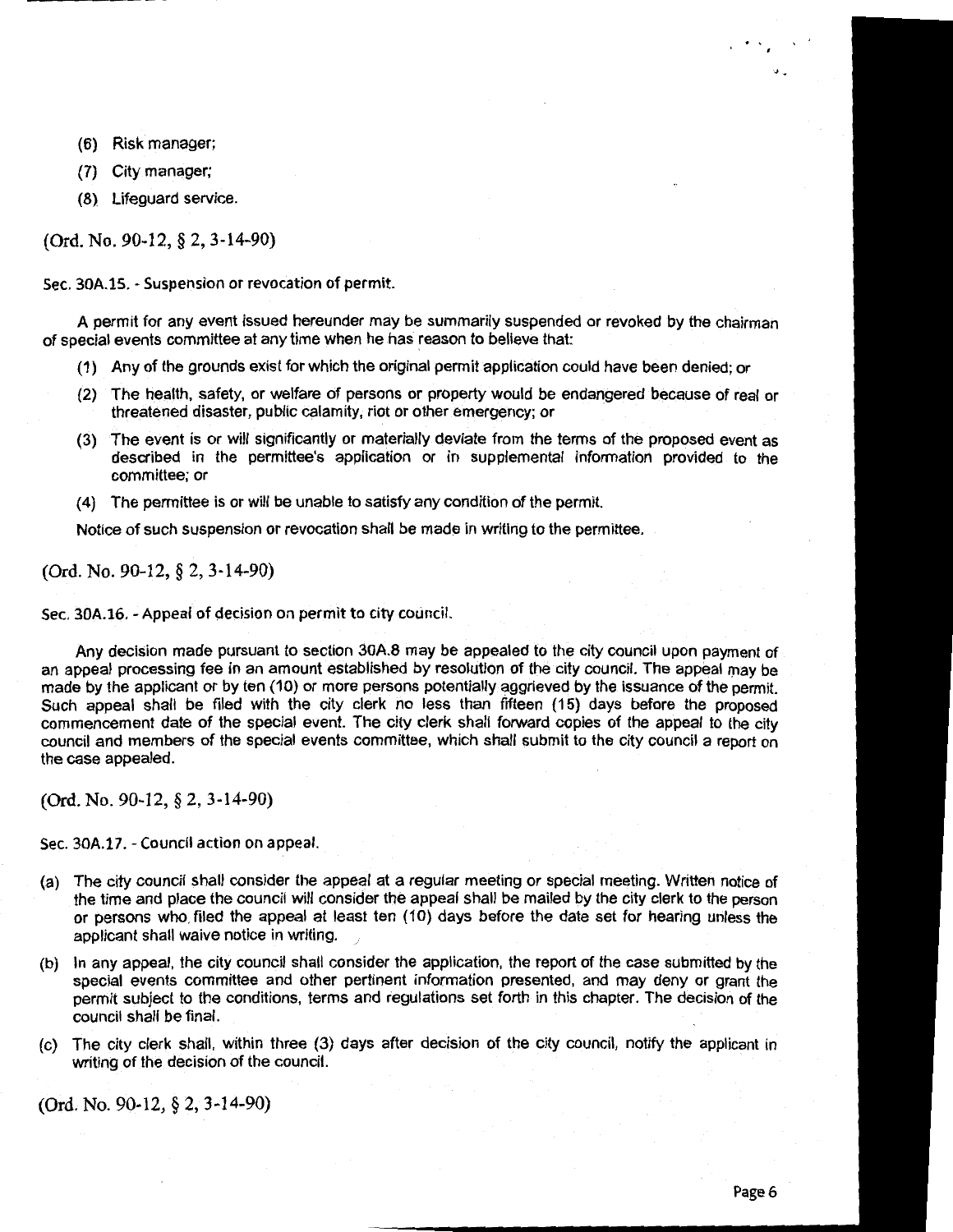Sec. 30A.18.- Exceptions.

No permit shall be required under this chapter for any event sponsored or cosponsored by the City of Oceanside or the Oceanside Small Craft Harbor District.

(Ord. No. 90-12, § 2, 3-14-90)

Sec. 30A.19. - Penalty for violation.

Any person violating any provision of this chapter or knowingly and willfully violating any condition of the permit shall be guilty of a misdemeanor and upon conviction thereof shall be punished by a fine of not more than five hundred dollars (\$500.00) or by imprisonment in the county jail for a period not to exceed six (6) months, or by both such fine and imprisonment; and each such person shall be guilty of a separate offense for each and every day or portion thereof during which any violation of any of the provisions of this chapter is committed, continued or permitted.

(Ord. No. 90-12, § 2, 3-14-90)

Sec. 30A.20. - Severability.

If any section, sentence, clause or phrase of this chapter is for any reason held to be invalid or unconstitutional by a decision of any court of competent jurisdiction, such decision shall not affect the validity of the remaining portions of this chapter. The city council hereby declares it would have passed this ordinance [chapter] and adopted this chapter and each section, sentence, clause or phrase thereof, irrespective of the fact that any one or more sections, subsections, sentences, clauses or phrases be declared invalid or unconstitutional.

(Ord. No. 90-12, § 2, 3-14-90)

Sec. 30A.21. - Waivers and exceptions.

The city council or special events committee may waive or set aside any prohibition of Chapter 18 or 19 or section 20.40 of the City Code for the duration of any special event.

(Ord. No. 90-12, § 2, 3-14-90)

Sec. 30A.22. - Fee waivers.

The special events committee may waive, modify, or reduce any fee or other charge for any nonprofit corporation, association, or organization in connection with a special events permit. The total amount of waivers for any particular event shall not exceed five thousand dollars (\$5,000.00}, unless approved by the city council. The committee's decision shall be final unless appealed by the permit applicant, the city manager, or any member of the city council to the city council.

(Ord. No. 94-12, § 1, 5-4-94)

Sec. 30A.23. - Street closure.

The special events committee may temporarily close any portion of any street for a special event when, in the committee's opinion, the closing is necessary for the safety and protection of persons who are to use that portion of the street during the temporary closing.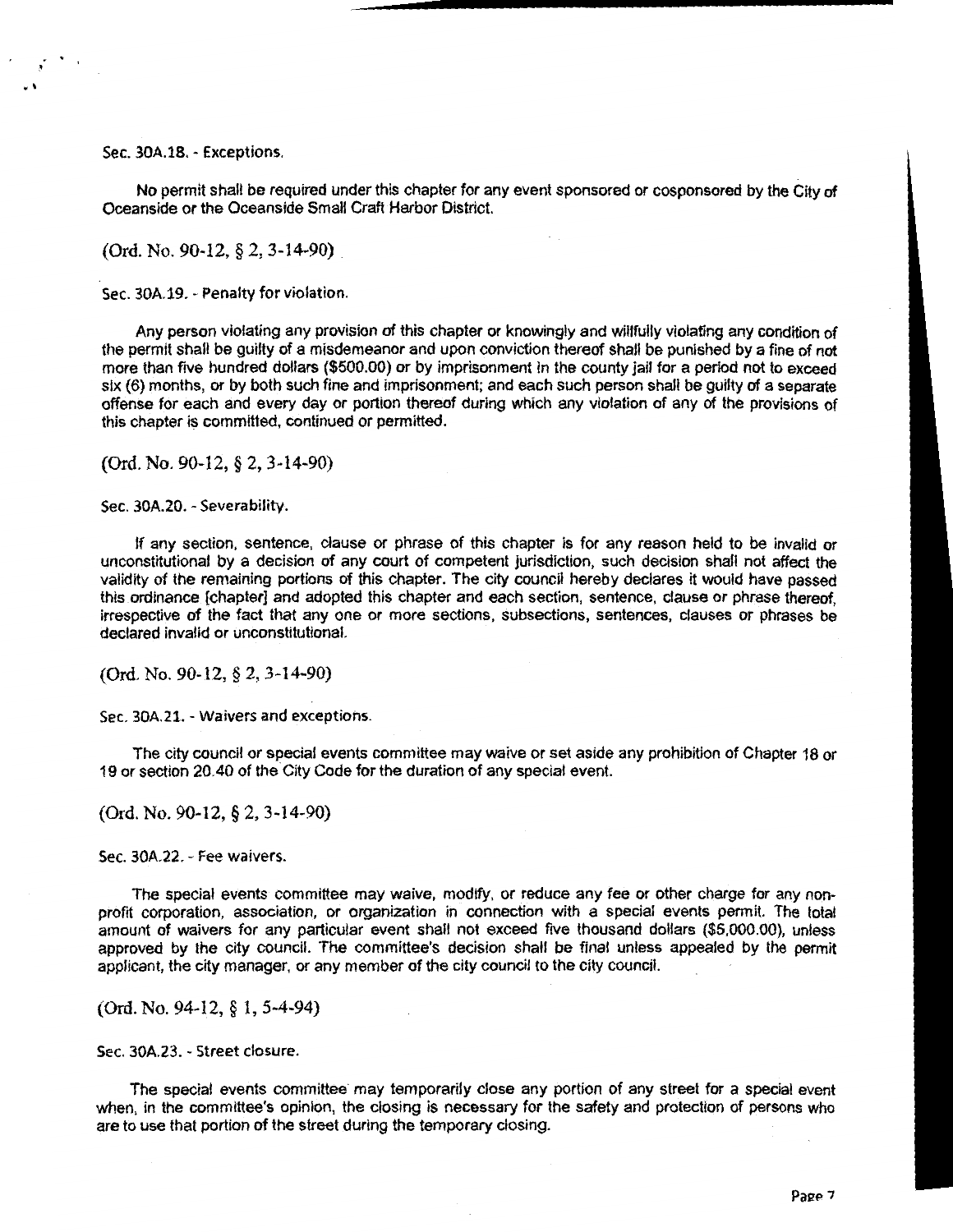(Qrd. No. 94-12, § 2, 5-4-94)

્રી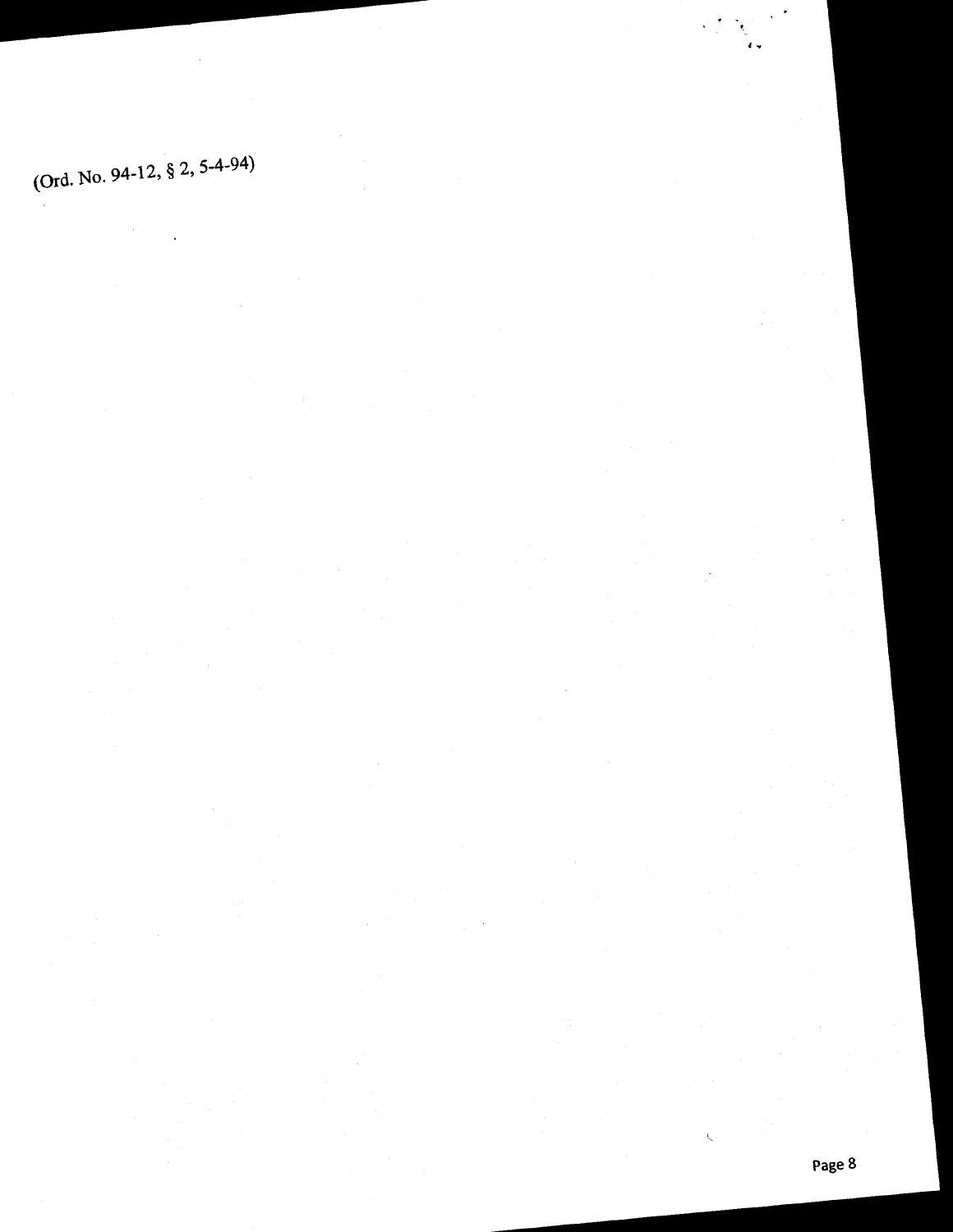STATE OF CALIFORNIA-THE RESOURCES AGENCY

PETE WILSON, Governor

#### CALIFORNIA COASTAL COMMISSION FREMONT, SUITE 2000 FRANCISCO, CA 94105-2219 OCE AND TOD (415) 904-5200



Local Governments and Interested Persons  $TO:$ 

' Coastal Commission Staff FROM:

Guidelines For the Exclusion of Temporary Events from SUBJECT: Coastal Commission Permit Requirements - Adopted 5/12/93

#### I. Purpose and Authority.

The purpose of these guidelines is to identify the standards the Coastal Commission staff, under the direction of the Executive Director, will use in determining whether a temporary event is excluded from coastal development permit requirements pursuant to Public Resources Code Section 30610 (i) (as amended by SB 1578, Ch. 1088. Stats. 1992). The guidelines are for use in areas where the Coastal Commission retains coastal development permit authority. These guidelines may be utilized by local governments for reference in developing Local Coastal Programs or in processing LCP amendments, if required, to address coastal development permit jurisdiction over temporary events.

#### II. Criteria for Exclusion from Permit Requirements.

Except as provided in Section III. below, the Executive Director shall exclude from coastal development permit requirements all temporary events except those which meet all of the following criteria:

- a) Are held between Memorial Day weekend and Labor Day; and,
- b) Occupy all or a portion of a sandy beach area; and,
- c) Involve a charge for general public admission or seating where no fee is currently charged for use of the same area (not including booth or entry fees).

Only temporary events meeting all of the above criteria shall require coastal development permit review, however,

The Executive Director may also exclude from permit requirements temporary events meeting all of the above criteria when:

d) The fee is for preferred seating only and more than 75% of the provided seating capacity is available free of charge for general public use;  $or,$ .

 $-209 -$ 

| <b>EXHIBIT NO. 5</b>                                          |
|---------------------------------------------------------------|
| <b>Temporary Event Guidelines</b>                             |
| LCP-6-OCN-17-0039-1 (Part A)<br>California Coastal Commission |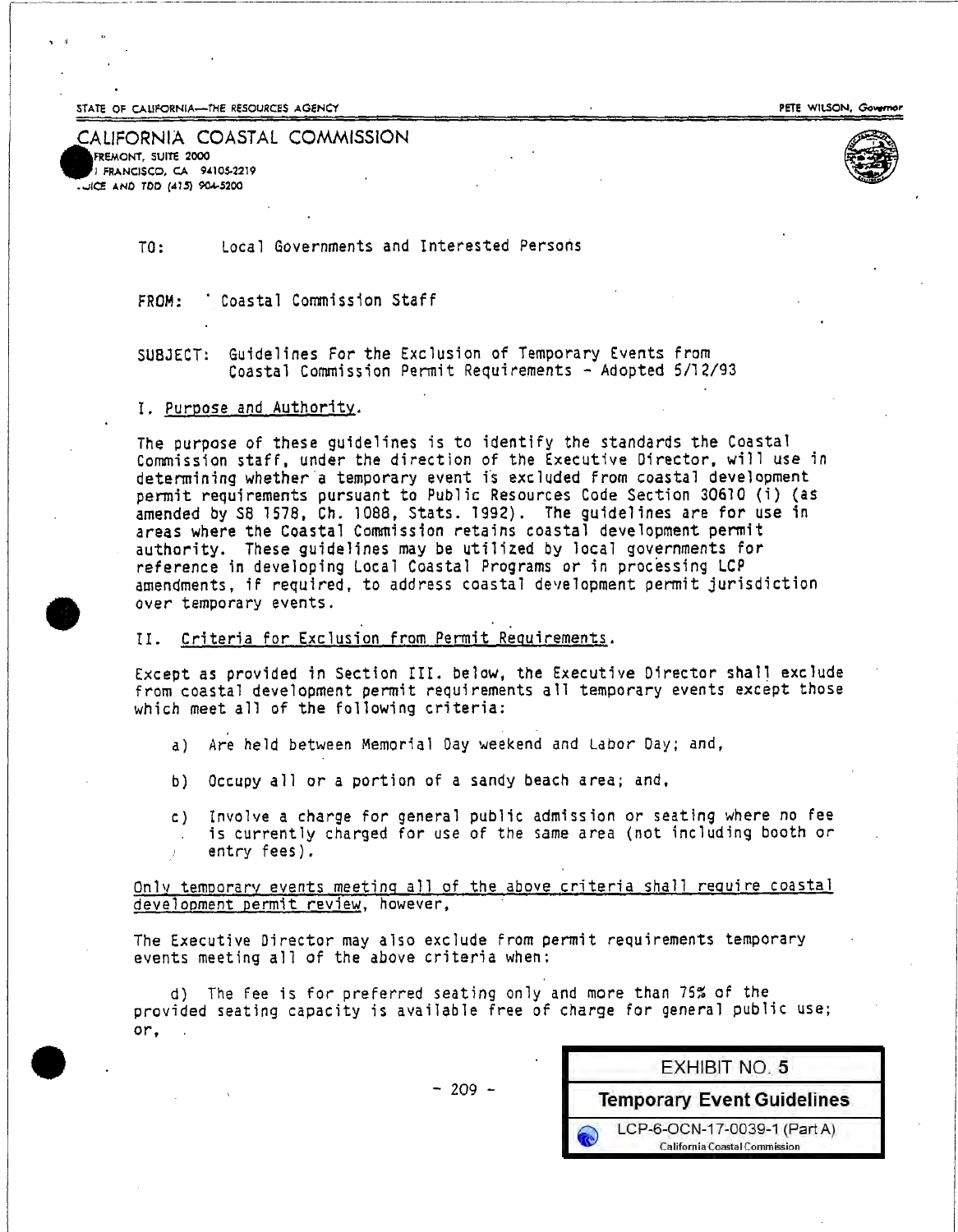Guidelines - Temporary Events Adopted 5/12/93 Page 2

e) The event is held on sandy beach area in a remote location with minimal demand for public use, and there is no potential for adverse effect on sensitive coastal resources; or,

f) The event is less than one day in duration; or,

g) The event has previously received a coastal development permit and will be held in the same location, at a similar season, and for the same duration, with operating and environmental conditions substantially the same as those associated with the previously-approved event.

#### III. Executive Director or Commission Discretion to Require a Permit.

The Executive Director, or the Commission through direction to the Executive Director, may determine that a temporary event shall be subject to Commission coastal development permit review, even if the criteria in Section II. are not met. if the Executive Director or the Commission determines that unique or changing circumstances exist relative to a particular temporary event that have the potential for significant adverse impacts on coastal resources. Such circumstances may include the following:

a) The event, either individually or together with other temporary events scheduled before or after the particular event, precludes the general public from use of a public recreational area for a significant period of time;

b) The event and its associated activities or access requirements will either directly or indirectly impact environmentally sensitive habitat areas, rare or endangered species, significant scenic resources, or other coastal resources as defined in Section V. of these guidelines;

c) The event is scheduled between Memorial Day weekend and Labor Day and would restrict public use of roadways or parking areas or otherwise significantly impact public use or access to coastal waters;

d) The event has historically required a coastal development permit to address and monitor associated impacts to coastal resources.

#### IV. Modifications to Guidelines by the Commission.

The Commission may amend these guidelines at any time if it is determined such modification is necessary to more effectively implement Section 30610(i) of the Coastal Act, and provide Coastal Commission coastal development permit review of any category of temporary events having the potential for significant impacts to coastal resources; or, eliminate such review of any category of temporary events having no such potential.